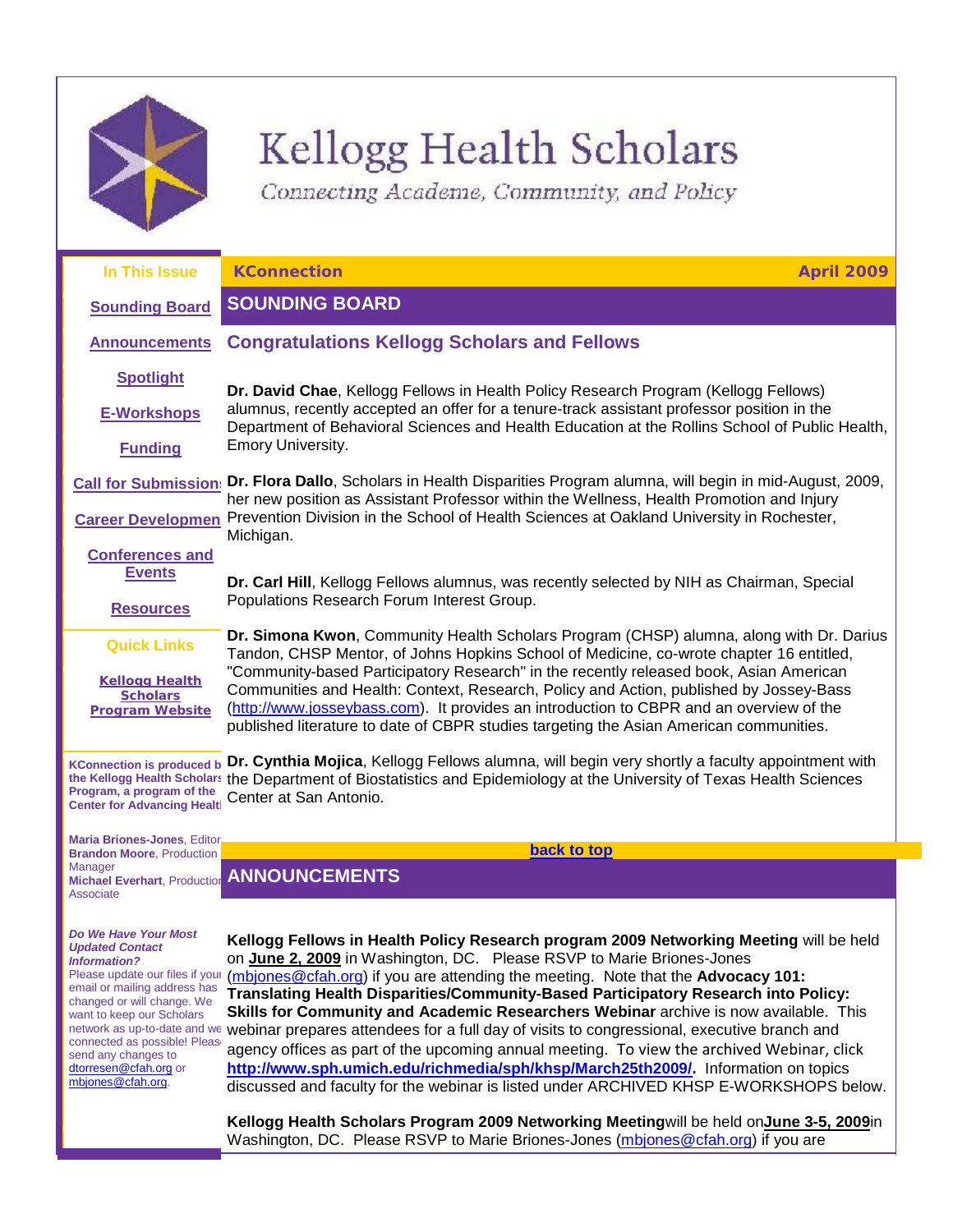attending the meeting.

**SAVE THE DATE! The Disparities in Health in America: Working Toward Social Justice Workshop** is being scheduled for **June 20 to June 26, 2009** in Houston, Texas at the Robert Hickey Auditorium at the University of Texas M.D. Anderson Cancer Center. The goal of the workshop is to provide a comprehensive approach to the issue of health disparities. In addition, to also provide the attendee with the broad base knowledge related to a bio-psychosocial approach in addressing health disparities. Barbara Krimgold, director of the Kellogg Health Scholars Program National Program office, Dr. Leonard Syme, KHSP NAC member, Dr. Lovell Jones, KHSP training site director and the workshop organizer, and several of our Kellogg Scholars and Fellows will present at this workshop. The Kellogg Scholars and Fellows presenting include: Dr. Carl Hill, Kellogg Fellows alumnus; Dr. German Hernandez, SHDP alumnus; Dr. Melva Green, SHDP alumna; Dr. Anne Foster-Rosales, SHDP alumna; Dr. Kalahn Taylor-Clark, Kellogg Fellows and KHSP alumna; Dr. Amy Snipes, KHSP alumna; Dr. Angelica Herrera, KHSP alumna; Dr. Gina Evans, KHSP alumna; Dr. Larkin Strong, KHSP alumna; Dr. Naima Wong, Kellogg Fellows alumna; Dr. Mindi Spencer, KHSP alumna; and, Dr. Patricia Miranda, Kellogg Health Scholar. For more information, visit [www.mdanderson.org/crmh](http://rs6.net/tn.jsp?et=1102544916056&s=1&e=0013HA21dAYPZpSMXVW_xYx440I2npukJToL35wywC2G6mEk3Eo28QXXEwEz_2inAojIrXXL6eNkRhyd2pPFeD4zRlebpsHFjdS2XOHg3FGy0eK4cJx1lFvQA==) or call 713-563-4005.

#### **[back to top](#page-0-2)**

# <span id="page-1-0"></span>**SPOTLIGHT ON KELLOGG SCHOLARS NETWORK**

Meet Community Health Scholars Program alumna, **Dawnavan Davis, PhD, MS**...

Dr. Dawnavan Davis received her B.A. from Loyola College of Maryland in Psychology, her M.S. in Community Health Education from Towson University, and her doctoral degree in Medical Psychology from the Uniformed Services University of the Health Sciences in 2005. Dr. Davis is a behavioral scientist and childhood obesity researcher, whose research focuses on the development, implementation, and evaluation of community-based childhood obesity prevention behavioral interventions, and the employment of a community-based participatory research approach.

As a Kellogg Community Health Scholar at the University of North Carolina Chapel Hill, Dr. Davis' research entitled "*Our Bodies, God's Temples"(OBGT)* was a CBPR study working collectively with African American churches in NC. A Community Advisory Board comprised of school teachers, youth, parents, researchers, clinicians, and pastors partnered with Dr. Davis on this two-year study to develop the OBGT aims. As part of this project, Dr. Davis utilized qualitative methods to better understand potential factors impacting childhood obesity interventions in faith settings, and to derive culturally relevant content for a faith-based obesity curriculum to be delivered in the African American church educational environment for young children. Information obtained from this formative work was used to create a 12-week faithbased childhood obesity curriculum, and to develop study implementation, evaluation, and dissemination strategies.

Currently, as Research Assistant Professor and Director of the Community-Based Participatory Program in the Section of General Internal Medicine at the University of Chicago, Dr. Davis serves as the lead investigator on three studies 1) *A.C.T.S of F.A.I.T.H: Action Connected To Spirituality: Forming Alliances In Transforming Health* which is developing research collaborations with 12 African American churches on Chicago's South Side to assist health ministries with conducting and evaluating faith-based chronic disease health programs and interventions; 2) *OBGT-Phase II* which is pilot testing the OBGT curriculum in African American churches, and 3) *Y Not Healthy Snacks* a RWJF-funded two-year study that is examining the after-school food environment of YMCAs located on Chicago's South Side. In addition, as CBPR Director, Dr. Davis conducts CBPR trainings university-wide and with South Side community partners. Recently, Dr. Davis was appointed as an advisory board member to the Center of Faith and Community Health, and to the YMCA External Research Council in Chicago.

**[back to top](#page-0-2)**

<span id="page-1-1"></span>**Archived KHSP E-Workshops**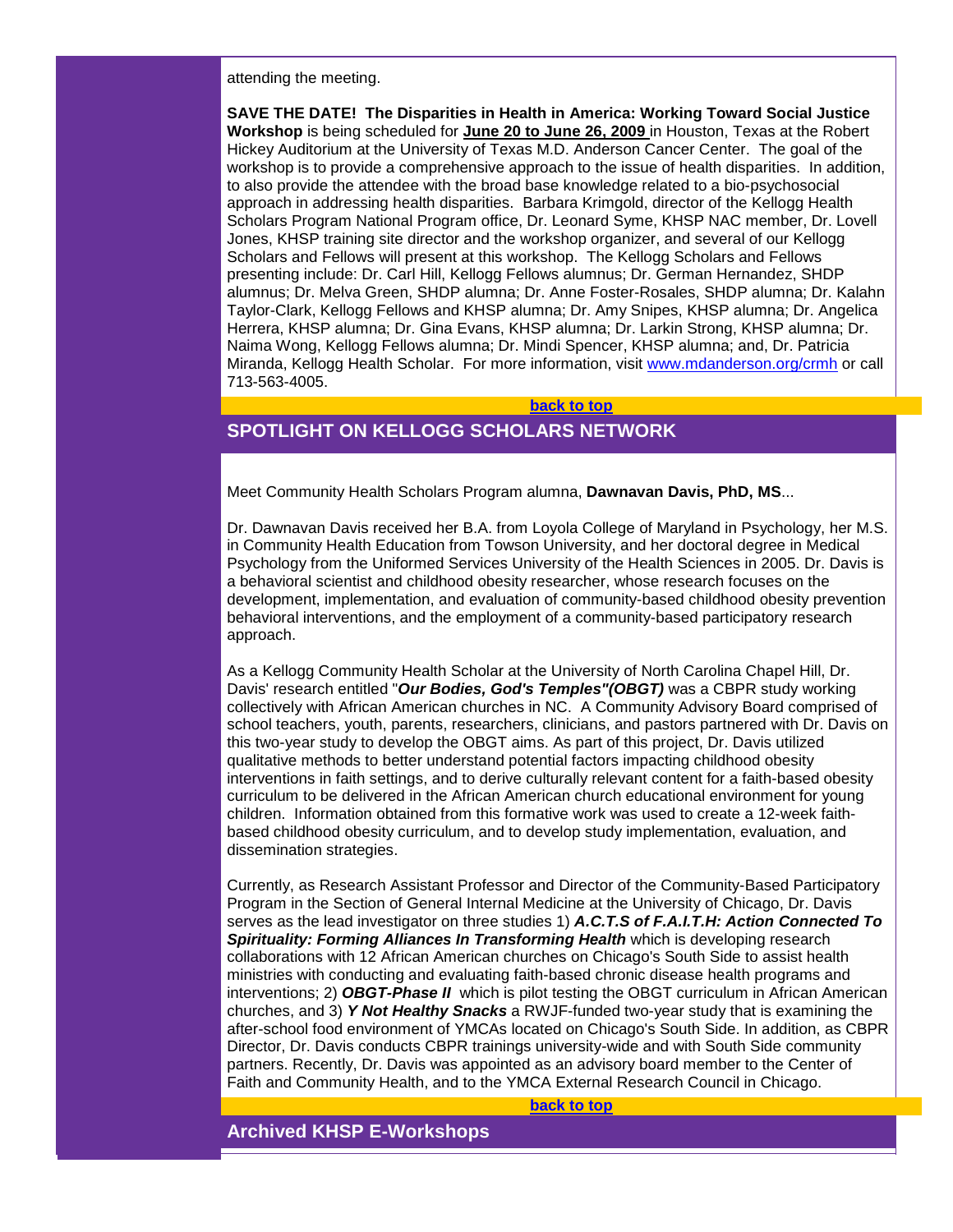The archived KHSP e-workshops are taped from the live e-workshops of the Kellogg Health Scholars. These live electronic workshops are intended to bring Kellogg Health Scholars together between face-to-face networking meetings to explore topics of mutual interest. Its purpose is to form closer networks between the Kellogg Health Scholars and to provide to them and the Kellogg Community of Scholars support and resources for career development.Access to archived e-workshops is **STRICTLY LIMITED,** with the exception of the Advocacy 101 webinar, to Kellogg Health Scholars, Kellogg Fellows in Health Policy Research (current and alumni), Scholars in Health Disparities and Community Health Scholars program alumni and H. Jack Geiger Congressional Health Policy Fellows program alumni. The contents of these eworkshops are confidential. These archived presentations **should not be accessed, copied or forwarded** by/to any individuals other than group of scholars, fellows and scholar/fellow alumni that have been identified. To listen to the archived presentations and download materials, click [http://www.cfah.org/workshops/login.asp](http://rs6.net/tn.jsp?et=1102544916056&s=1&e=0013HA21dAYPZr851CVeJ1O-Pl7L6Bu6JrriS8FOj0okLs14H_7V6FEPONJYC0mPhf9IqsObv2NB4HpnrCRORC6TbnucCWPETDenqr42KYQzyon0jX33ELgusYGnUIXj7H3TC7j64d1pG0=)**.** For login and passcode information, please contact Brandon Moore at [bmoore@cfah.org.](mailto:bmoore@cfah.org)

## **Advocacy 101: Translating Health Disparities/Community-Based Participatory Research into Policy: Skills for Community and Academic Researchers Webinar**

In addition to providing basic knowledge and skills to all KHSP participants on translating health disparities and community-based participatory research into policy, this webinar is the first step to prepare attendees to the June 2009 KHSP Annual Networking Meeting where a full day will be devoted to visits to congressional, executive branch, and agency offices.

Setting the Stage: Framing the issue, Connecting with State and Local Policy/Advocacy, Jenifer Martin, KHSP Policy Consultant;

Examples from Scholars Experience: Hill Visits to Congressional Offices (Community-based) and Executive Branch Agencies (Thematic), Mindi Spencer, (KHSP, MD Track alum and Assistant Professor, University of South Carolina; Kevin Robinson (CHSP alum and Assistant Professor, Bryn Mawr) Next steps/Q&A/Discussion, facilitated by Bonnie Lefkowitz, KHSP Policy Consultant

To view the archived Webinar, click **[http://www.sph.umich.edu/richmedia/sph/khsp/March25th2009/.](http://rs6.net/tn.jsp?et=1102544916056&s=1&e=0013HA21dAYPZoSqhQzztV4qj1gxCap3xfAZDEIeRVav-QmDzGL-w3Pd1l4bN0sUjwV-pTqWxmiAvoBTz7HzfHMz4l_cfGNXZW7NKVnIPRw5cVPtz1KYg80cIl_NN29Xic5kPU0s2w0sc58I67AhxiRTHKghiboaumCg71byXYdqsU=)**

**[back to top](#page-0-2)**

# <span id="page-2-0"></span>**FUNDING**

**Department of Health and Human Services, Office of Disease Prevention and Health Promotion**

# **State Action: Evaluating the Healthy People 220 Disease Prevention and Health Promotion Agenda**

#### **Deadline: April 27, 209**

The U.S. Department of Health and Human Services, Office of Disease Prevention and Health Promotion, in collaboration with the Regional Health Administrators, is pleased to announce a request for proposals for the State

Action: Evaluating the Healthy People 2020 Disease Prevention and Health Promotion Agenda project. Funded by the Office of Disease Prevention and Health Promotion, this project is being administered by John Snow, Incorporated (JSI). This evaluation project will fund state, territorial, and tribal governments to conduct innovative and participatory strategic planning activities, with an emphasis on multi-sector collaboration, using the Healthy People 2020 framework and population health improvement concepts (i.e., Healthy People 2020 mission and overarching goals; social, physical, and environmental determinants of health; and health equity). Up to 12 projects, taking place between July 1, 2009 and June 30, 2010, will be funded at a maximum award of \$37,000 each. Eligible applicants that can apply for this funding opportunity are listed below:

State and territorial health departments (this includes the District of Columbia, the Commonwealth of Puerto Rico, the Virgin Islands, the Commonwealth of the Northern Marianna Islands, American Samoa, Guam, the

 National Government of the Federated States of Micronesia, the Republic of the Marshall Islands, and the Republic of Palau).

\* Federally recognized Indian tribes, tribal organizations, tribal epidemiology centers, and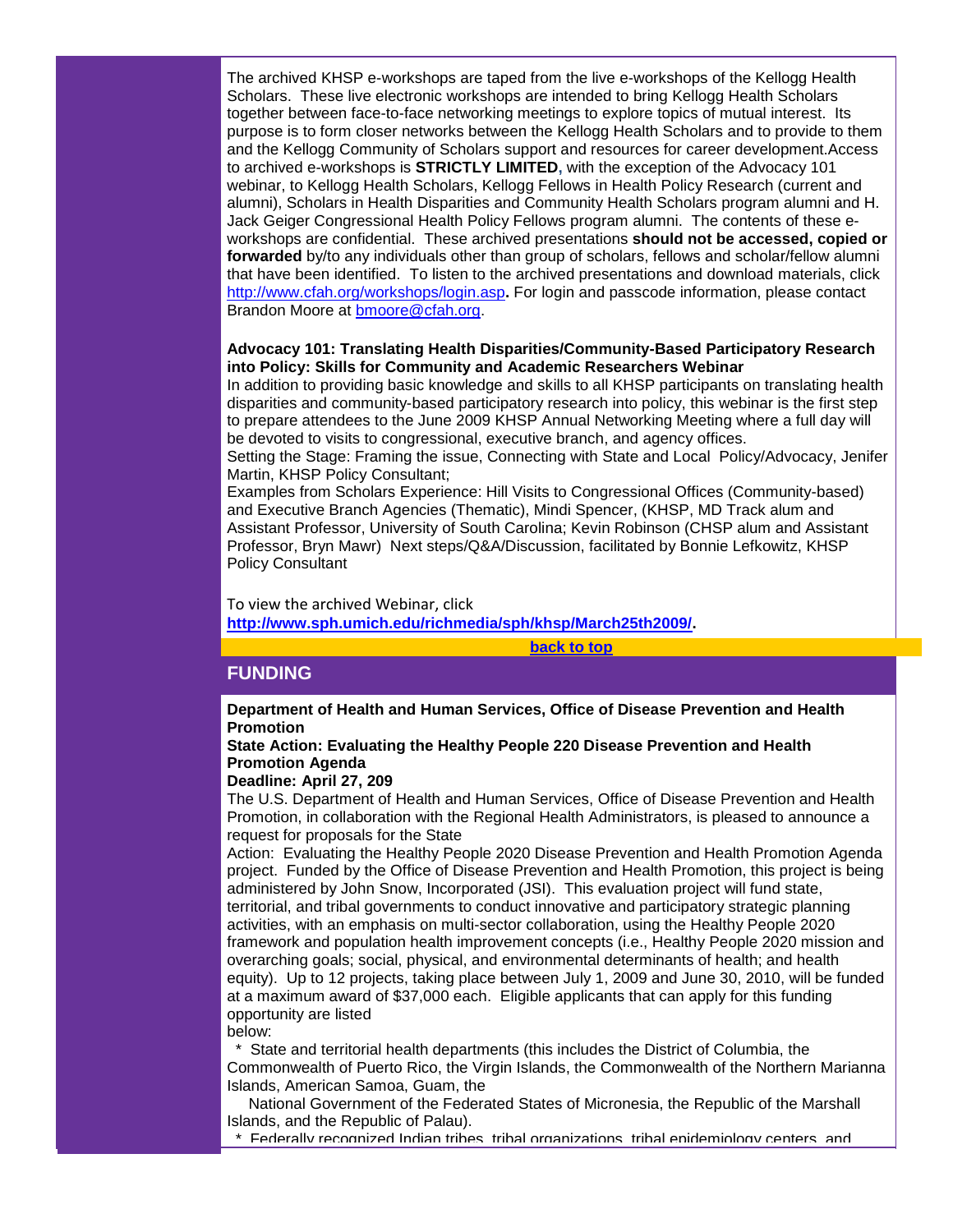urban Indian organizations.

This evaluation program is intended to enhance existing or planned state, territorial, and tribal activities to develop a Healthy People plan based on the national Healthy People 2020 framework and objectives. The project will evaluate ways these eligible entities apply the Healthy People 2020 framework to their planning activities. Examples of possible activities include:

- Facilitated meetings for multi-sectoral decision makers to engender buy-in and support
- Technical assistance in identifying measures around social determinants of health
- Development of products and information media regarding Healthy People 2020 activities Web-based applications to support Healthy People 2020 plans

The application deadline is Monday, April 27, 2009. For more details and to download the request for proposal forms please visit [www.healthypeople.gov/stateaction.](http://rs6.net/tn.jsp?et=1102544916056&s=1&e=0013HA21dAYPZrjlNfUbOpjsYL4vE1Jngeo2zPOcd63OC9VM9OcOLhzUMKMJbjZ3yM18MzYQLxdttDviMAuzoo9wuk60yZ3fSVYG6QtXda89EL9wj0l0GXubXfdLE7e8Esu) For questions, please contact Ann Loeffler at JSI at 1.800.839.0934 or email her at [state\\_action@jsi.com.](mailto:state_action@jsi.com)

## **REACH US SEA-CEED (South Eastern African American Center of Excellence in the Elimination of Disparities Legacy Projects**

# **Deadline: April 20, 2009**

#### **[http://academicdepartments.musc.edu/reach/legacy/index.htm](http://rs6.net/tn.jsp?et=1102544916056&s=1&e=0013HA21dAYPZq_-IUozBigDoQyio5D05WZFcxOBW-xSjbIC-pdeeSe-_pxHaKtR1yJZb62UGHnCg6Cw-Zr1sBZQ9fQR8yIYgHSndDCyzdrRKFW1my3VI2q5dDdYWDhWsteaq8KZrl_akdF7YTmSbNZVjWVQeo1DOiQ)**

Legacy Projects (LPs) are non-renewable seed grants provided by the Southeastern African American Diabetes, Hypertension and Stroke REACH US Center of Excellence for Eliminating Disparities (SEA-CEED). The purpose of this seed grant program is to support and empower communities working on local solutions to eliminate health disparities, specifically related to Diabetes Prevention and Control and associated hypertension, stroke and amputation risk factors in African Americans/Blacks. The long-term goals for the LPs are to help build the capacity of the affected community and create self-sustaining; community-based partnerships that will continue to improve local conditions in the future. Proposed projects should include a Community Action Plan (CAP) that includes strategies for identifying local issues, educating and empowering the community about the issues, building consensus, and setting community priorities. In addition, the CAP should also demonstrate how the applicant will collaborate with other stakeholders (e.g., community-based organizations, health systems, businesses, industry, state and local governments, and academic institutions) to realize their project goals and objectives.

#### **The Robert Wood Johnson Foundation CFP: Active Living Research, Healthy Eating Research Deadline; July 17, 2009**

Though its Active Living Research and Healthy Eating Research national programs, RWJF has issued a CFP to support studies to evaluate changes in policies or environments that can promote healthy eating and increase physical activity. The grants will focus on evaluating those changes that can reach children at highest risk for obesity, including African-American, Latino, Native American, Asian-American and Pacific Islander children (ages 3 to 18) who live in lowincome communities or those with limited access to affordable healthy foods and/or safe opportunities for physical activity. The application deadline is July 17, 2009. [http://www.rwjf.org/applications/solicited/cfp.jsp?ID=20681](http://rs6.net/tn.jsp?et=1102544916056&s=1&e=0013HA21dAYPZr2lInwckJS-XtteTpMFtKdkO6pWtuVnfmAWNZQcrAnoeBUxQ3tTyMHuN5H_Zj4ulOoYjMPQCtiM-w5nIC4WrQvQ8SYv-0h9M4PoBwOw105j9LeI9DP7kQjY0RlF37BhyAzmHEkuSicnoeJ5hLYQUmkSdJbCV_ucOs=)

**[back to top](#page-0-2)**

# <span id="page-3-0"></span>**CALL FOR SUBMISSIONS**

# **Call for Abstracts - University of North Texas, The Texas Center for Health Disparities (TCHD)**

# **Deadline: April 17, 2009**

The Texas Center for Health Disparities (TCHD) requests your participation in the Fourth Annual Texas Conference on Health Disparity Research Poster Presentation. The TCHD conference is an opportunity to present your research/program through a poster presentation and expand your scientific and professional knowledge through collegial interactions fostering networking opportunities. We encourage the participation of all students, post-doctoral fellows, faculty, government agencies and community organizations to submit abstracts. Basic, clinical and community-based research and education programs including: Cancer, Aging and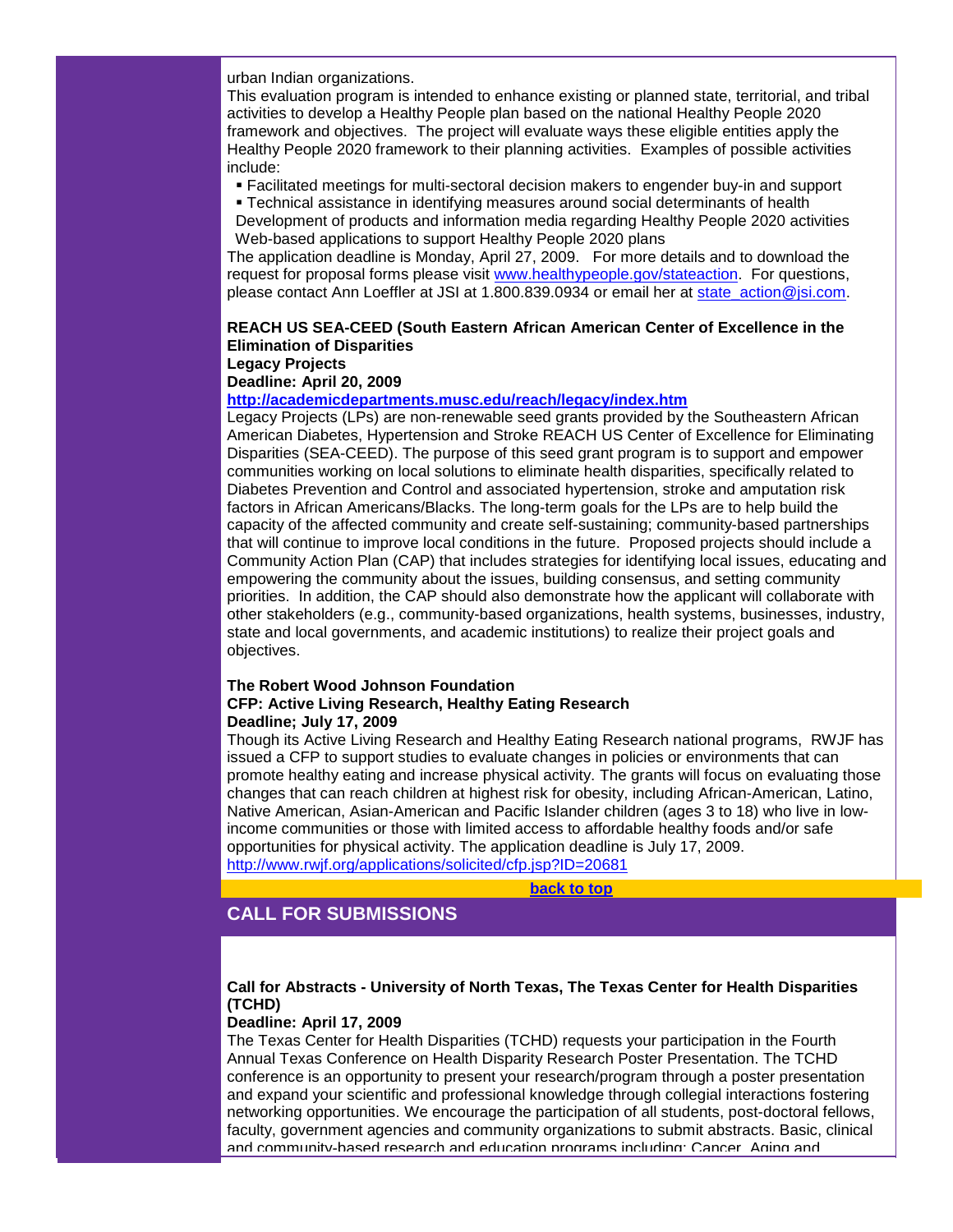Alzheimer's Disease, Cardiovascular, Immunology, Diabetes, Cellular & Molecular Science, Neuroscience, Psychology, Education, Community Health, Nutrition, Epidemiology, Public Health Policy and more will be highlighted in this session. Student abstracts will be judged onsite and eligible for awards. **We will consider only abstracts submitted in accordance with the [guidelines.](http://rs6.net/tn.jsp?et=1102544916056&s=1&e=0013HA21dAYPZqGmZG8DK_8PX-1vBB64W6pE-FO_7Ydqlf4RCH-6iIm2NUeTnraHllzIjGJM2CEjFLc0IydvpA97qgCc4XANMN_aAlt49cdMzNQA6rPRqsRUWR4RZ_68LrLWOFCp6L3_FcqFj8FJ07M1wkSVE4SQdOdVkuJEMVKldhmIsUL4Zs5vgit_M34h6pEH3V9zSLI7sf2tls05_6X2Q==)** The Poster Presentation will be held in the Atrium area in the EAD building on May 28, 2009 from 10 - 12 PM. You may set up your poster between 8 - 10 AM. Poster panels have a display area of 57"w by 36"h. Only Velcro may be used to secure posters to the display panels. Velcro will be available at the information table inside the entrance to the poster session. The following guidelines have been prepared to help improve the effectiveness of poster [presentation.](http://rs6.net/tn.jsp?et=1102544916056&s=1&e=0013HA21dAYPZqrGNlf50Btd6ULNvwL9RYhnQtwd2CisNU9JHSjlPifgwM9miF72Pw53rkW6AoJBRQpb_ZxtJr7i4ZHTGigXNO2XNIdl-LxSCeZApcvgFzQt2QAJSINn4NVK-DS7dgoUbA=) Please follow these instructions and your poster will be a success. **Awards: Only student poster presentation will be judged**. A panel of judges will select the top 3 poster presentations. Winners will be awarded at the award ceremony during the conference. Student posters will be judged according to the following criteria. 1) Relevance/Significance

- Contribution to Science and/or Practice
- Fit with Conference Theme
- **Timeliness**
- **Innovation**

2) Approach/Methodology

- Scientific Quality/Rigor
- Data Collection and Analysis
- **Assessment**
- Appropriateness of Approach

3) Lessons Learned/Conclusions

- Impact
- Implications/Next Steps
- Relevance to the Broad Community

For additional information, contact:

Harlan Jones, Ph.D.

University of North Texas Health Science Center Department of Molecular Biology and Immunology 3500 Camp Bowie, Boulevard Fort Worth, Texas 76107 Phone: (817) 735-2448 Fax: (817) 735-2133 E-mail: [hajones@hsc.unt.edu](mailto:hajones@hsc.unt.edu)

**Call for Nominations - International Association for Research on Service-Learning and Community Engagement Early Career Research Award**

# **Deadline: April 20, 2009**

# **[http://www.researchslce.org/Files/2009](http://rs6.net/tn.jsp?et=1102544916056&s=1&e=0013HA21dAYPZqGlgpNIoQJmHmP81JJGYtwPVOurO3TrER5bDmEp1la4Q84eNfFEXklr9jxK67iPlWiRaHCF16Dhuc9RDsSozC8RlYqJ3YMcfHzPZ9IaQKVL1DJyVZ9B3bAu6zbml2KAaD7w0J0ASIP4MpL7DJL5VaQVc_ZaivG0PoVajsZblhVdbieFCHhEhiKrioqz0iOxTg=)**

Conference/Documents/EarlyCareerAward2009.pdf

The International Association for Research on Service-Learning and Community Engagement is seeking nominations for its Early Career Research Award. The award recognizes outstanding early career contributions to scholarly endeavors addressing service-learning and community engagement. It is designed to encourage research that systematically addresses the exploration and understanding of the field. The recipient is expected to make a presentation at the annual research conference that relates to his/her research, taking place October 9-12, 2009 in Ottawa, ON Canada.

[\(http://www.researchslce.org/Files/2009Conference/Conference\\_Main.html\)](http://rs6.net/tn.jsp?et=1102544916056&s=1&e=0013HA21dAYPZogGwNVFTZiK-5p5gWSGeNmGbKJwoUaClC5QcrVAeSMcGjZRryreR5UptGTxpuBG_jo3IpIuXI3a5SHuoMRLr1sPo6YNehV16eWj5wvgLU8-CqU8pyM1jaoM7Ax6HvXHb_Ki3E2xZUzhrBuLNfOs_LoLgSQO_PMVmmwue1hFj4PBg==) This award is intended to recognize researchers who have distinguished records of research and scholarly contribution early in their careers. Individuals who have received a terminal degree in their discipline or profession within the past seven years are eligible to apply.

**Call for Abstracts - Public Health Association of British Columbia Conference and Annual General Meeting** 

**Action Towards Reducing Health Inequities Plaza 500 Hotel, Vancouver, BC November 23 and 24, 2009**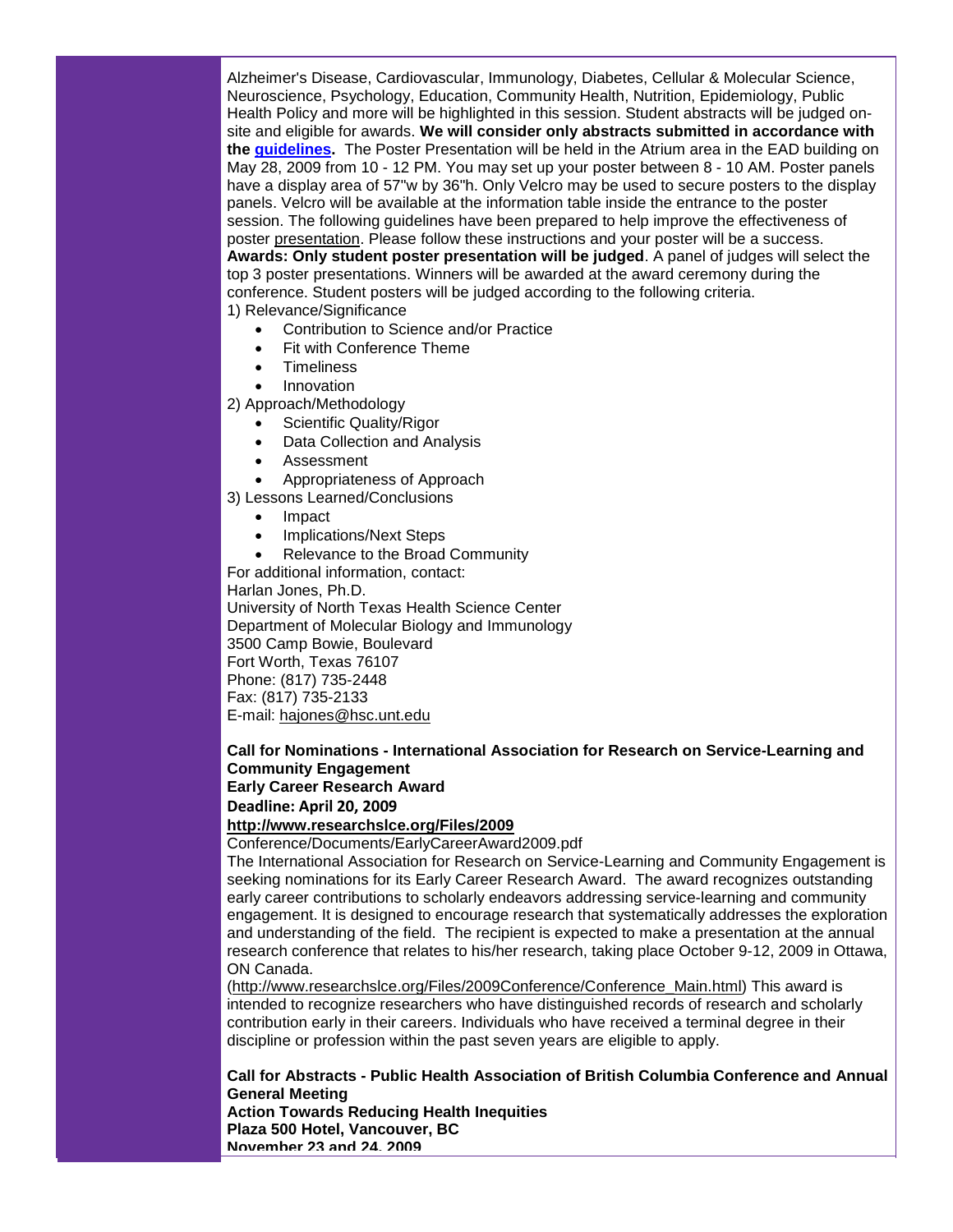#### **Deadline: May 15, 2009**

The Public Health Association of British Columbia is planning a major conference to explore the role of public health practice in reducing health inequities. This two day event will challenge participants to look beyond the now abundant evidence that widespread inequities in health exist in British Columbia (and elsewhere), to new and innovative forms of action aimed at reducing these inequities. We encourage researchers, practitioners, students, policy-makers, and

community members to participate in this conference and to submit abstracts that are congruent with the conference theme and that reflect collective, collaborative efforts to address health inequities. The Ministry of Health's Service Plan recognizes the need for action to reduce the gap between the health of our Aboriginal populations and the average British Columbian. This is an important first step. However, recent evidence, such as that contained in the Health Officers Council of BC Discussion Paper, 'Health Inequities in British Columbia

[<http://www.bchealthyliving.ca/files/HOC\\_Inequities\\_Report.pdf>](http://rs6.net/tn.jsp?et=1102544916056&s=1&e=0013HA21dAYPZqakzioNWTDULEym7boDbMC3_ZCQT4PBifw7dSDahaYTHj8SHicTBgFeaXTs1xsMsNUM9ZxC7zd9lslYd1YXA57Jn2bbplpEeptHtSm3xM59aKyQDSuGp8YvB12MrOrZO84D2aHPqdPFT-QPSzj9FKr) ', shows that in BC, as in other jurisdictions, "health tends to be unevenly distributed among social groups within the population on a gradient corresponding to socioeconomic status". This means that the inequities suffered by Aboriginal peoples are only the most visible and extreme aspect of health inequity in BC. More hidden is the deeply entrenched gradient in health as we move along the socio-economic ladder. Nevertheless, this entrenchment is largely due to remediable social determinants of health, and thus constitutes 'inequity' rather than simply an 'inequality' or 'disparity'. Unfortunately, these inequities are only theoretically remediable; to actually have positive change, we need effective public health action strategies to help address the underlying determinants of health inequity. At the conference we will investigate new approaches, collaborations and partnerships aimed at action towards reducing health inequities. The conference format includes:

\* Plenary sessions to stimulate thinking on the conference theme.

\* Toolbox sessions to develop new skills.

\* Workshops to explore new concepts and new research findings.

\* Oral and poster presentations to present findings related to the conference theme and subthemes.

\* Annual General Meeting of the Public Health Association of BC.

\* Social events.

Several sub-themes are offered to help align your abstracts

1. Developing and implementing public policy to improve health equity.

2. Opportunities and overcoming the challenges.

3. Enhancing public accountability to improve health equity: The use of media advocacy.

4. Improving health equity for Aboriginal populations: from evidence to action.

5. Creating supportive environments to improve health equity: partnerships and engagement strategies to engage disadvantaged communities.

6. Planning and evaluating interventions to improve health equity: What works?

7. Building Capacity: new research, technologies, models and networks that are available to enhance our capacity to improve health equity.

8. Building Capacity in knowledge exchange to engage civil society.

Evaluation Criteria: Due to limited space and the need for the most relevant and highest quality program, the Conference Program Committee (CPC) has outlined several criteria by which the quality and relevance of abstracts

submitted will be judged.

1) Action - Although this criterion is already explicit in the overall theme itself, we are aware of the tendency of the public health community to slip back into a 'description' of health inequities, even when intending to address the need for action. Abstracts that not only emphasize, but also outline how they have, or intend to address the concept of 'action' on health inequities will be judged as more relevant.

2) Innovation - The challenge of addressing health inequities requires innovation and inventiveness. While the CPC will consider familiar interventions and approaches, it encourages new ideas and new modes of action be presented in order to foster debate and dialogue about the most promising ways forward.

3) Partnerships, Collaboration and Intersectorality - While these three concepts are not synonymous, they share a common thread that emphasizes participation and inclusiveness. We are particularly interested in novel and successful attempts to involve consumers, community members, multiple sectors, multiple levels of government, community-university partnerships and other forms of collaboration aimed at addressing health inequity.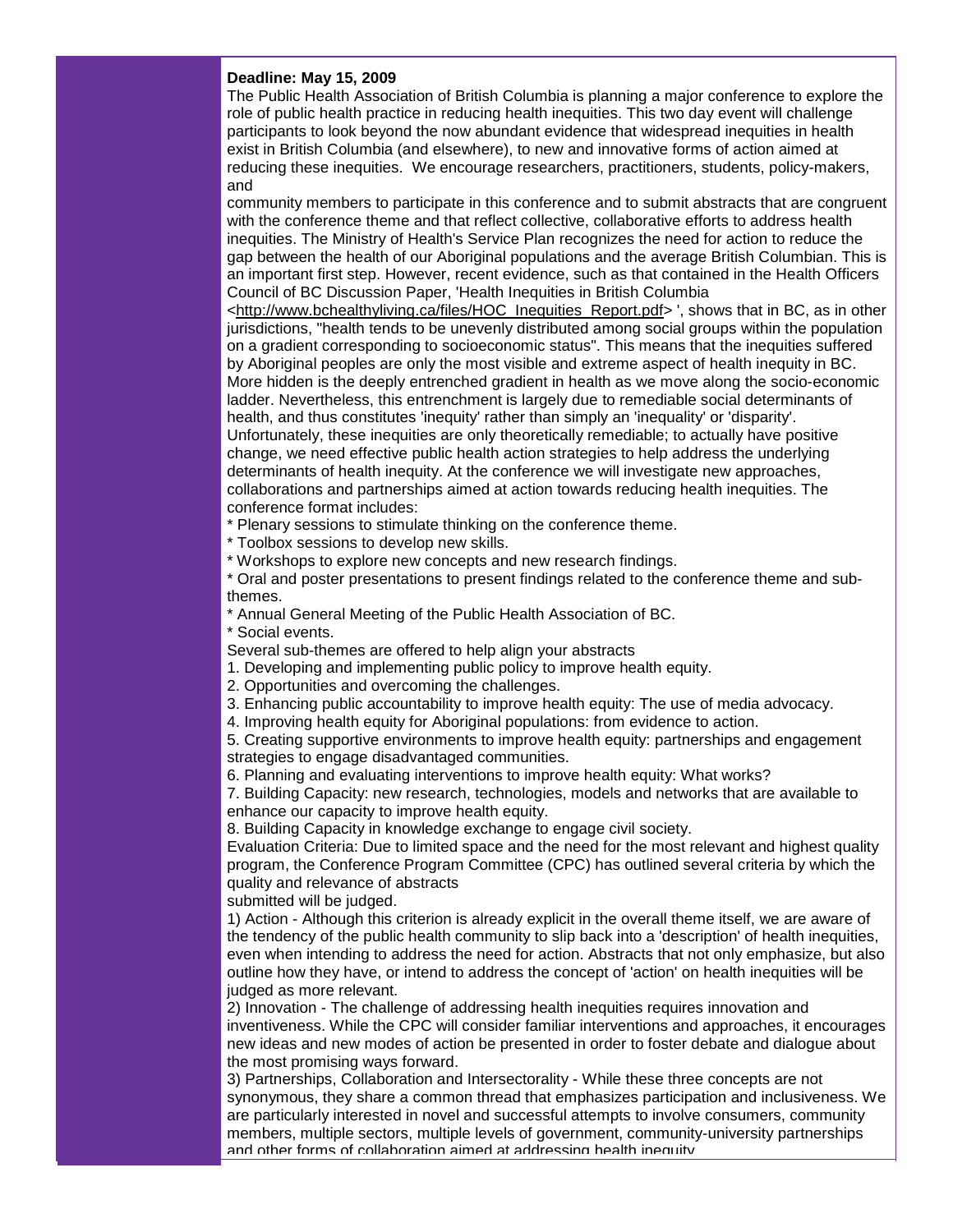4) Assets and Strengths - The CPC encourages submission of abstracts related to a variety of public health approaches to addressing health inequities; however, it is particularly interested in approaches that explicitly focus on reservoirs of strength and resilience, even in the most disadvantaged communities, as 'assets' for health. This is particularly the case for our Aboriginal communities who often feel they have been 'pathologized' by public health research and wish us to focus more on how deeply embedded cultural and spiritual capacities are resources for improving health and reducing health inequity. Guidelines: Limit of 250 words. Submit your abstract on-line at: [www.phabc.org/modules.php?name=Contentabs.](http://rs6.net/tn.jsp?et=1102544916056&s=1&e=0013HA21dAYPZr0JKjdoPOHa-TyPyep6wlKdlAkGyroen1qvuHxFoYlSPXYvQ4GiLA9O1wOf-Te2uEcr61anZ6nUiR2gnMZsKuAazsmkgjub8MHbNlsxzSX10kxi-ON-Nlfiaryfksx8ErVJFBiEes7hg==) Please indicate whether you are applying to present a workshop, oral or poster presentation.

## **Call for Papers - Society for Public Health Education Reducing Health Disparities Among Youth: Promising Strategies Deadline: April 20, 2009**

The Society for Public Health Education (SOPHE) is set to publish a supplement of Health Promotion Practice in collaboration with CDC's Division of Adolescent and School Health. This supplement will feature practice-based programs, interventions and projects that have been successful in reducing disparities affecting children and adolescents, including social determinants of health. In particular, manuscripts are sought that address HIV/AIDs, immunizations, as well as risk factors for chronic conditions such as obesity, physical activity, diabetes, and asthma. Papers are sought that include innovative approaches to institutional supports, policy/advocacy and systems change, community/school health partnerships, engaging parents or peers, changing norms, and health communications programs and uses of various technological systems (e.g. games, avatars, cell phones, YouTube, social networking sites). Articles should describe what was unique and successful about these programmatic activities, what partners were brought to the table, the challenges and opportunities associated with this approach, any health outcome data associated with the change in policy and/or practice, and efforts to make these changes sustainable. All manuscripts must be submitted no later than April 20, 2009 to SOPHE's online journal submission system: Editorial Manager [<http://www.editorialmanager.com/hpp>](http://rs6.net/tn.jsp?et=1102544916056&s=1&e=0013HA21dAYPZq6yZ8uGTn3q1Y4l9oK28AFUj6jxuzgmL-GLjeDKq9c2wwdbOcGdGdJ3Iff9D5adofj3ZIX9u4K2A-iU-kvV7Sir5alF4ya3L9Pe0iXoJbz_YgTkTmfda6w). Guidelines for authors can be found at: [http://www.sagepub.com/upm-](http://rs6.net/tn.jsp?et=1102544916056&s=1&e=0013HA21dAYPZo-pf74H1-TtH-9cPaOq2m5z9fWMkT06GxzlVnXGf07SFnkM7Xqz-U3Zn7uTdzNS5BQy2qwwMdLeZUa80wfS8MESw7P8_bRo_BJDrmYdVvH0oJtztTJd4_QWXCLg_1ZasPQnRd0wEwYUDxUALAMX3jGmGjuaxS3QUg=)

[data/15040\\_HPP\\_Submission\\_Guidelines.pdf.](http://rs6.net/tn.jsp?et=1102544916056&s=1&e=0013HA21dAYPZo-pf74H1-TtH-9cPaOq2m5z9fWMkT06GxzlVnXGf07SFnkM7Xqz-U3Zn7uTdzNS5BQy2qwwMdLeZUa80wfS8MESw7P8_bRo_BJDrmYdVvH0oJtztTJd4_QWXCLg_1ZasPQnRd0wEwYUDxUALAMX3jGmGjuaxS3QUg=) For more information, contact Carmen Head [chead@sophe.org.](mailto:chead@sophe.org)

## **Call for Papers - American Journal of Public Health Asian American, Native Hawaiian, and Pacific Islander Health Deadline: June 30, 2009**

The American Journal of Public Health (AJPH) intends to publish a collection of papers on Asian American, Native Hawaiian, and Pacific Islander health. There are over 13 million Asian Americans, and over one half million Native Hawaiians and Pacific Islanders in the United States. Disparities and inequities experienced by Asian Americans, Native Hawaiians, and Pacific Islanders have been largely unacknowledged because of stereotyping and lack of data. This issue of AJPH is intended to help build the evidence base that can inform health programming and policy. Emphasis will be placed on research that examines disparities, cultural and linguistic competency, discrimination, and best

practices/promising models in capacity building, health programming and health care. Additionally, we are interested in manuscripts that feature the use of community-based participatory research, small-sampling methodologies, surname and small-area probability sampling, economic analyses (cost-effectiveness and cost-benefit), meta-analyses, and policyoriented research. Potential authors are encouraged to consider the different categories of manuscripts as indicated on the AJPH website. All manuscripts will undergo the standard peer review process by the AJPH editors and peer referees as defined by AJPH policy. Submit manuscripts to [http://submit.ajph.org](http://rs6.net/tn.jsp?et=1102544916056&s=1&e=0013HA21dAYPZqJKu3O14P4rYPBfmdJ2j4ciPp1c09I6WKbFcpyJ9Ddza5qZIjvlb8kOR5dTAk8-A2-HWQKK5j13NazBbCpQ9creAE0KdevL3s=) by June 30, 2009.

# **Call for Expert Reviewers -- Office of Community Services**

The Office of Community Services (OCS) is announcing several new [funding opportunities](http://rs6.net/tn.jsp?et=1102544916056&s=1&e=0013HA21dAYPZoY3Jfj0J0sXcZOMw2K4tvsL5cWf6r-BwcgqgIA_X_KbAxpem3dJ0MFlt0uA_6ixbfMLkzpGaIPBkZbac1xZ2UZ48dkMwtGTn5qc6HMOujtS62KPv-iHNzwy33caznMa-qway1YUoRHuYAf44QLjQTh8y476FegadnwpWUPV1Q51oaQWK0AsSQOkftsV0KNwcE3yi57O0r8A_UPMwryPB0UMt0Eizp5ZMNoZev9tcG1xF_pZhrnEQ0NZ5uTYVlg7BWbsaxZguJdzw==) and needs expert reviewers with a broad array of direct community development experience to review grant applications. If you or someone you know is interested, [click here](http://rs6.net/tn.jsp?et=1102544916056&s=1&e=0013HA21dAYPZriBMDz1SY6Z5N33HZhwxa9AkTbRgu-BKtncUgsxJDiESgXlSjhLjltowCed8f1VACACCbjUzvdDb-zCd5_8Z7dUZnVgrpT2GrjZIJ2-JiL_ZaPZWdk2cEn3qllGt1n7J2P1bU8uhB1yz3aPHwgBHOZIcjigtSAcRqlPsGLvJj44Cgw-RdmghtBDRNxaJwpOmyFRLzbZbqn3MZW3H4wowZBcIAz5OSVr2pS3x9aYA5VKDWdf9NTQTe3XIfz0a6e4RBVdHwqIu9UFw==) for information on how to register to be a grant reviewer.

Benefits of acting as a grant reviewer include:

• Working with Federal officials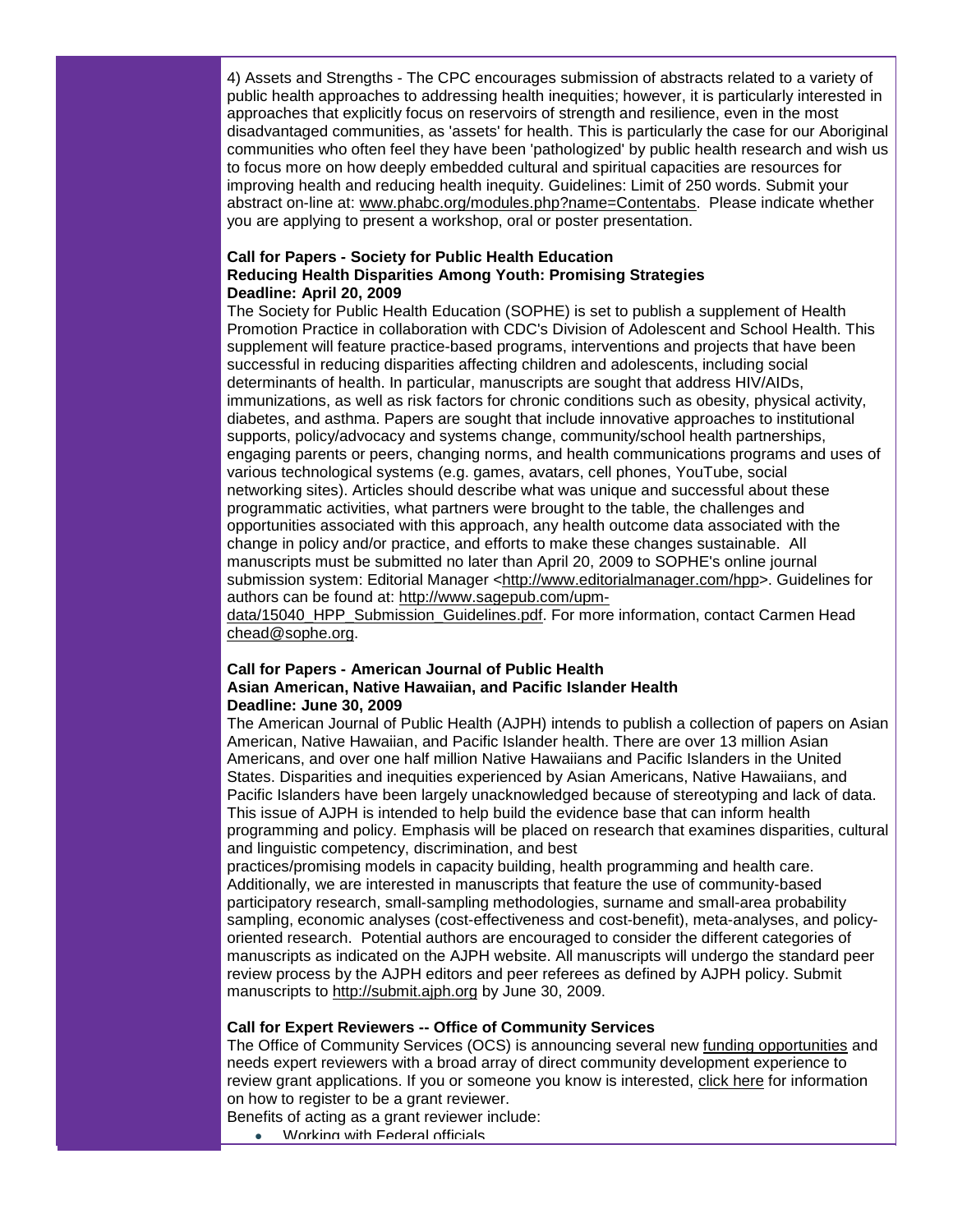- Building new relationships with professional peers
- Learning about preparing quality grant applications
- Gaining a full understanding of the review process

Please note: To avoid conflict of interest, individuals from organizations that are applying for OCS funding this year will not be accepted as reviewers for those funding opportunities.

**[back to top](#page-0-2)**

# <span id="page-7-0"></span>**Career Development**

## **2040 Partners for Health Executive Director, Part-Time Position (.5 FTE) Deadline: April 15, 2009**

2040 Partners for Health (2040) is a Community-Based Participatory Research (CPBR) and development partnership between a community group of five neighborhoods (East Montclair, Park Hill, Northeast Park Hill, Northwest Aurora and Stapleton - all located in the northeast metro Denver area), the University of Colorado, and the Stapleton Foundation *for sustainable urban communities.* These partners have been working together to identify health disparities and to design, implement, and assess health programs and innovations that improve the health of all residents and employees within this community collaborative. This organization, under the direction of the Board of Directors, has been working in these communities for just over two years, and has already completed significant projects. The organization is now ready to take the next step and hire a part-time Executive Director who will be committed to the vision of 2040, and who will have the experience and commitment to expand the activities of this successful endeavor. Job Description: The part-time Executive Director (ED) will be responsible for: administration of the

day-to-day operations of the 2040 enterprise; development, with rigorous emphasis on increasing the number of grant proposals to support the research activities of 2040; and the continued growth of relationships with organizations that have the potential to become funding sources for 2040. Specific Responsibilities Include:

#### Management

- Manage a small staff, which includes contract personnel. Responsible for the performance of each individual that is working for 2040, including hiring, salary recommendations, and performance reviews.
- Develop an organizational culture that encourages hard work, welcomes innovative ideas and constructive criticism, and provides opportunities to have fun while working together.
- Monitor the organization's partnership with Colorado Clinical & Translational Sciences Institute (CCTSI).

Administration

- Responsible for the financial operations and financial reporting of 2040, which includes management of the accounting firm that handles the financial activities and reports for 2040.
- Responsible for the annual budget, making certain the enterprise remains within budget.
- Responsible for the 2040 office site, including the lease, furniture requirements, and all communications and technological contracts that are required to support the research projects and activities.

#### Development

- Expand the number of grant proposals made to foundations, corporations, and the government to increase the funding for research and evaluation projects.
- Working with the Board of Directors, facilitate the creation of a comprehensive development program.

Position Reports to:

• The ED would report to the Board of Directors, primarily through the Chairman of the Board.

Minimum Qualifications:

- Proven management experience of projects and staff.
- Proven strong skills in grant writing, presenting grant proposals, and identifying potential grant opportunities for the needs of the organization.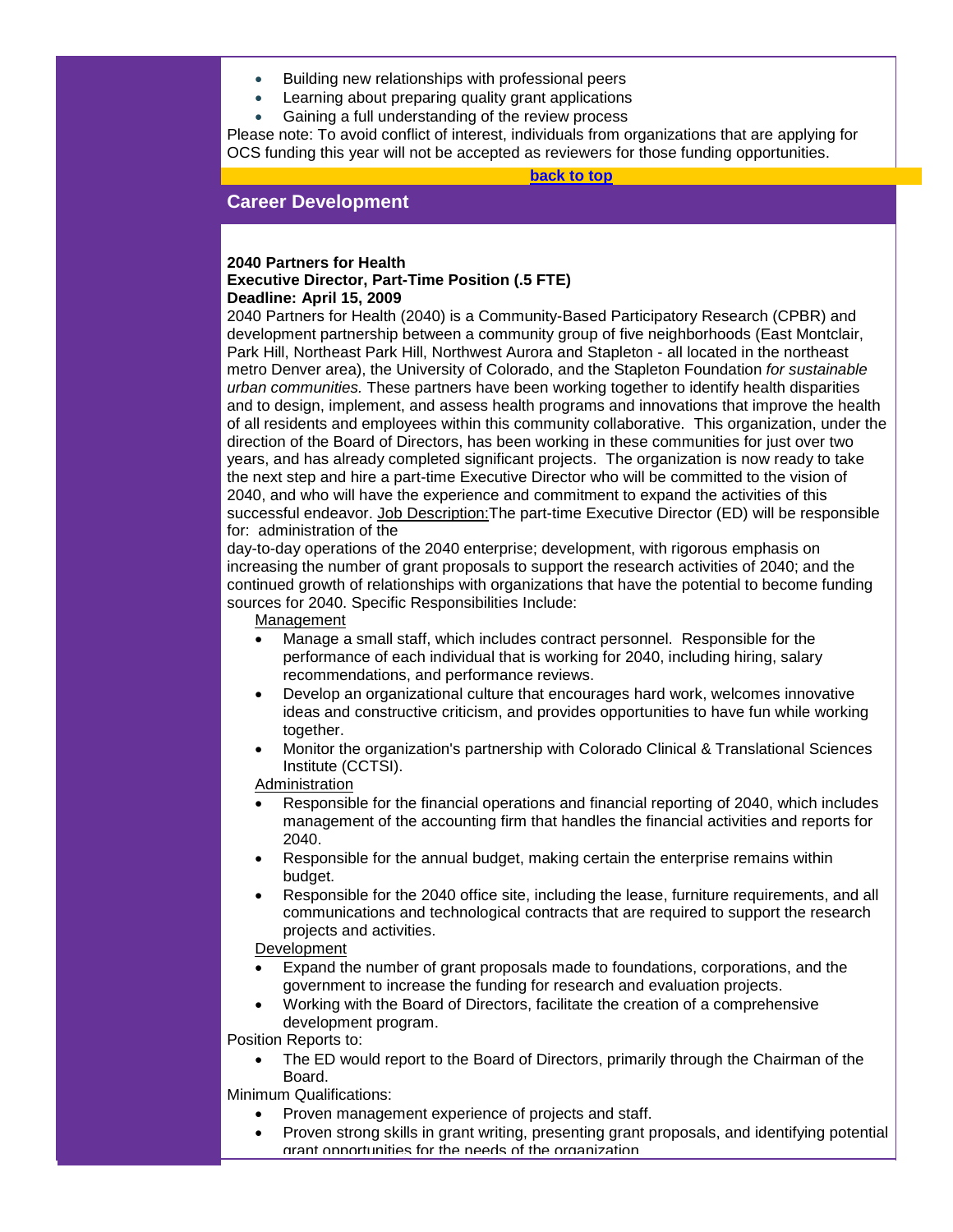- Ability to work well with different constituencies, i.e. nonprofit organizations, foundations, government entities, community organizations, etc.
- Strong written and verbal communication skills.
- Experience and knowledge of research and evaluation programs/projects, and how these activities educate and inform the strategic process of improving the state of health in 2040's neighborhoods.
- An undergraduate degree that enables the individual to understand the 2040 enterprise, with an added preference for a graduate degree.
- Ability to "multi-task" when necessary when several projects/activities need to be accomplished at the same time.

• Willingness to meet during "community hours" - some evening and weekend meetings. Salary Range:

• \$50,000-\$70,000 for the .5 FTE position.

Please submit cover letter and resume to [krausek@stapleton2040.org.](mailto:krausek@stapleton2040.org)

# **Centers for Disease Control and Prevention, Division of Human Development and Disability, Atlanta, GA**

# **Research Science Officer (Associate Director for Science)**

**The vacancy announcement will remain open from March 24 - April 13, 2009.** The Division of Human Development and Disability (DHDD), Centers for Disease Control and Prevention (CDC) is seeking to fill the position ofResearch Science Officer (Associate Director for Science). DHDD, in collaboration with national, state, and local partners, addresses public health issues across the lifespan related to human development and the quality of life of people with disabilities. It's activities include 1) early identification and interventions for children at high risk for developmental problems; 2) the use of newborn screening to identify children with hearing loss and selected metabolic and genetic disorders to prevent secondary conditions; 3) research on risk factors and measures of health, functioning, and disability in children and adults; and 4) working with state health department programs to develop infrastructure and support health promotion for individuals with a disability. Please visit [www.cdc.gov/ncbddd/](http://rs6.net/tn.jsp?et=1102544916056&s=1&e=0013HA21dAYPZqwVX-pZBpWZsC3R_FXPBj1Ev4LsTKMwYlybH5N6ZW0cEEKQajlSJFTyxpKdBXvT6BNi1L7zdhAwnmM3-LrPkbPW-VpmkXPEsEZHq2Az6-71w==) for more information on CDC's human development activities. Major Duties: The Associate Director for Science serves as the senior advisor to the Director of DHDD on all scientific and epidemiologic matters as they relate to surveillance, statistical, behavioral, and epidemiologic research. Advises the Director and DHDD professional staff on aspects of scientific studies and project design and implementation. Participates in, and advises on, overall program planning and policy formulation for the Division. Brings epidemiologic, statistical, evaluation, behavioral, research, and technical knowledge and competence to bear upon the Division's decisionmaking processes, which include the establishment of long-term goals, program priorities, and scientific activities. The incumbent has primary responsibility for providing advice, consultation, and scientific guidance to DHDD Teams to assure the highest scientific quality and ethical standards. Assures the scientific and ethical quality of DHDD publications and presentations by the review and approval of new protocols, the review and clearance of manuscripts, and the participation in Institutional Review Board Clearance as required. The incumbent organizes and takes primary responsibility for training on science matters within the Division, including supporting the ongoing professional development of program staff on research issues. Incumbent identifies training needs and is instrumental in finding ways to address them. Conducts own research in support of CDC and DHDD public health research, policy, and program priorities. The vacancy announcement is located at [www.usajobs.gov.](http://rs6.net/tn.jsp?et=1102544916056&s=1&e=0013HA21dAYPZr28E7F0FhC9Z5MBtuezRWM0ttc7DXuFwIHR77hOJC28n3-hfz3yeUJR06QFTpxUd7oqbT_dgprqZtgvVR4ZWEYlIPK8G9CBb4=) Please note that there is a requirement to submit your complete academic transcripts with your application. Interested individuals may apply for the position under the following vacancy announcements: Open to U.S. citizens: **HHS-CDC-D2-2009-0173** - Research Science Officer, GS-601-15 (Salary range: \$116,364 - \$151,275)

Open to current Federal employees: **HHS-CDC-T2-2009-0464** - Research Science Officer, GS-601-15 (Salary range: \$116,364 - \$151,275)

The vacancy announcement will remain open from March 24 - April 13, 2009. For more information about this position, please contact:

| Gloria Krahn, PhD, MPH | Donald Betts, MPA     |
|------------------------|-----------------------|
| Director, DHDD         | Deputy Director, DHDD |
| Email: GKrahn@cdc.gov  | Email: DBetts@cdc.gov |

**Dying While Black: Colorblind Policies and Eliminating the Slave Health Deficit**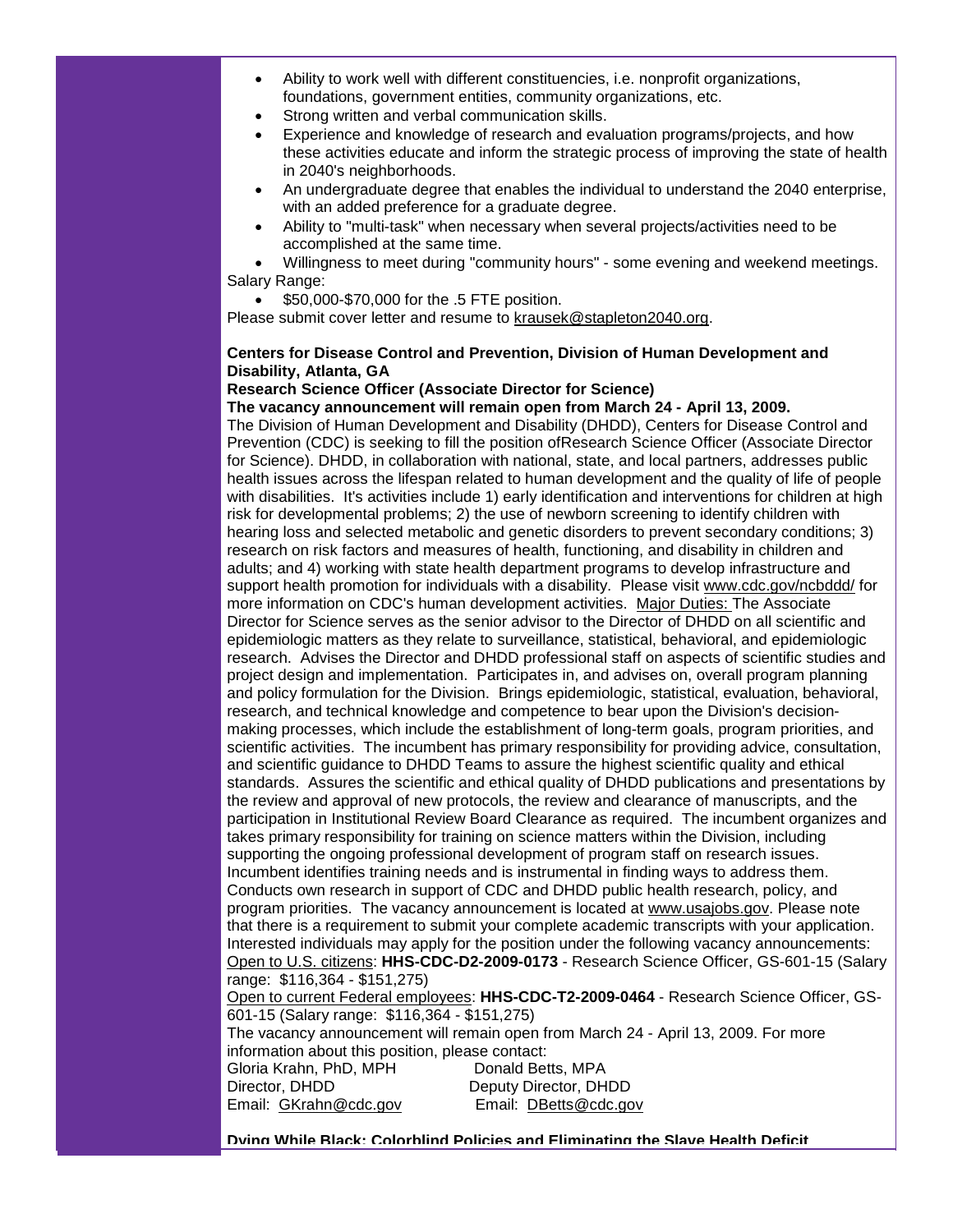#### **April 25, 2:00pm - 4:30pm Eastern Standard Time**

**Reserve your Webinar seat now at: [https://www2.gotomeeting.com/register/243926080](http://rs6.net/tn.jsp?et=1102544916056&s=1&e=0013HA21dAYPZrAbGu-zKURiFTutgwhOquCLPl_8VxeEqYXWWfOjjO6C2vVXxWaZKuF9kMkijKiiidWiD7BMDTIBMM4a-xllWoCgkKQpd8PSwdcTDTjPQRdKGEDcnFKVlJPf8mNbkCsYZdhlT1N3SpfZA==)** Join us for a Webinar on April 25 BACK BY POPULAR DEMAND for MINORITY HEALTH MONTH

At almost every income level, Indigenous Black Americans are sicker than whites and dying at a significantly higher rate. This seminar will trace current Indigenous black American health status to slavery. It will explain why a colorblind policy approach will be ineffective for eliminating the health deficit. Finally, the seminar will provide a comprehensive approach focused on improving social determinants of health. This discussion is organized by Professor Vernellia Randall, The University of Dayton School of Law. For more information, contact me at [randall@udayton.edu.](mailto:randall@udayton.edu) \*Title:\* Dying While Black: Colorblind Policies and Eliminating the Slave Health Deficit \*Date:\* Saturday, April 25, 2009, \*Time:\* 2:00 PM - 4:30 PM EDT After registering you will receive a confirmation email containing information about joining the Webinar. \*System Requirements\* PC-based attendees Required: Windows® 2000, XP Home, XP Pro, 2003 Server, Vista Macintosh®-based attendees Required: Mac OS® X 10.4 (Tiger®) or newer \*Space is limited.\* Reserve your Webinar seat now at: [https://www2.gotomeeting.com/register/243926080](http://rs6.net/tn.jsp?et=1102544916056&s=1&e=0013HA21dAYPZrAbGu-zKURiFTutgwhOquCLPl_8VxeEqYXWWfOjjO6C2vVXxWaZKuF9kMkijKiiidWiD7BMDTIBMM4a-xllWoCgkKQpd8PSwdcTDTjPQRdKGEDcnFKVlJPf8mNbkCsYZdhlT1N3SpfZA==) The JD Project Committed to Assuring a Racially Diverse Legal Profession! http://theidproject.org/

#### **Hunter College, City University of New York**

# **Ten Public Health Faculty in Epidemiology (2), Biostatistics (2), Health Policy and Management( 2), Environmental and Occupational Health(1), Community Health Education(1) and Nutrition(2)**

City University of New York, the nation's largest and most diverse urban public university, is planning to create New York City's first public and collaborative School of Public Health, with a focus on urban health, population aging, chronic diseases and health equity. The City University of New York (CUNY) will establish a School of Public Health at Hunter College in collaboration with Brooklyn and Lehman Colleges and the CUNY Graduate Center. Successful candidates will conduct research, obtain extramural support, publish in peer reviewed journals, develop and teach innovative courses and mentor master's, doctoral and undergraduate students. We welcome applicants with experience in interdisciplinary teaching and research. Faculty will also be expected to serve on program, departmental and school committees. All appointments are tenure track and will be made at Hunter College with desirable start dates of September 2009. These positions offer a unique opportunity to join a public health initiative that seeks to develop innovate public sector strategies that address the social and demographic trends of the 21st century while promoting population health and social justice.

(1) Epidemiology (2 positions):

Associate or Full Professor to play a leadership role in the Masters and Doctoral epidemiology programs and development of an epidemiologic research program within the Urban Public Health Program at Hunter College, the Graduate Center and planned CUNY School of Public Health. Candidates should have extensive experience and qualification in conducting epidemiological studies in urban settings. Position 15644 For more information: [http://hr.hunter.cuny.edu/jobs/facultyjobs.html#FY15644.](http://rs6.net/tn.jsp?et=1102544916056&s=1&e=0013HA21dAYPZouARFpZS8SwJpF0JAd7IdUSTKA6qBT-iofc8raZgU-OICLMdYHG8df4XNHS5AtWmjC4s8EJbZoAAAOlFWHNwsvXQmXUGVsuB2l7gj1PvOBWitoWmXD-LwvsxEP8f8wroxYGXcqpbEwMT_CO3CNkNFh)

Assistant or Associate Professor with experience and qualifications to teach graduate courses in epidemiology, supervise graduate students and conduct epidemiological research in urban settings. Position 16050. For more

information [http://hr.hunter.cuny.edu/jobs/facultyjobs.html#FY16050.](http://rs6.net/tn.jsp?et=1102544916056&s=1&e=0013HA21dAYPZqPZPyfimKcaqLAz5pApO42kiyVjWk568LkrIxuGMhCXG8_LjavKDL1whhU65bzShPk-ExpywuGCDtVVL0Q8lkn8-cDkiUGeAc2qSb_ma7pX0j57tCAI0um_AOMQusbbDWi768UA4g4LjSGq-v80NKr)

Qualifications: Doctorate in public health, medicine or related field in social or natural sciences and graduate teaching in epidemiology; established program of epidemiological research on such issues as chronic or infectious diseases, violence, substance use, mental health or other urban issues with a record of grants. Experience teaching and supervising graduate students preferred. Research experience in communities, workplaces, health departments or other nonacademic settings is also desirable. For senior position, national reputation for excellence in epidemiological scholarship and track record of academic or professional leadership expected. (2) Biostatistics (2 positions):

Associate or Full Professor to develop the biostatistics core of the Urban Public Health Program. Significant experience and qualifications teaching and supervising graduate courses and conducting quantitative research in public health. Position 16051 For more information: [http://hr.hunter.cuny.edu/jobs/facultyjobs.html#FY16051.](http://rs6.net/tn.jsp?et=1102544916056&s=1&e=0013HA21dAYPZoKiz-nW8crRAGfWiIcy7ANSDrgnIOcsIqnvryLAhkItbI0rGCdKZ3gSny_mXCgnKEnEQ_1zcHUGgh66s1eVZZiyzJtiXwnJlfl-uoxB4oZy4Wty4xPY8EHvAiIXJ_Kbo7yrHyp0hHtYbs4YxwvIOhM)

Assistant or Associate Professor with experience and qualifications to teach graduate courses in biostatistics and epidemiology, supervise graduate students and conduct quantitative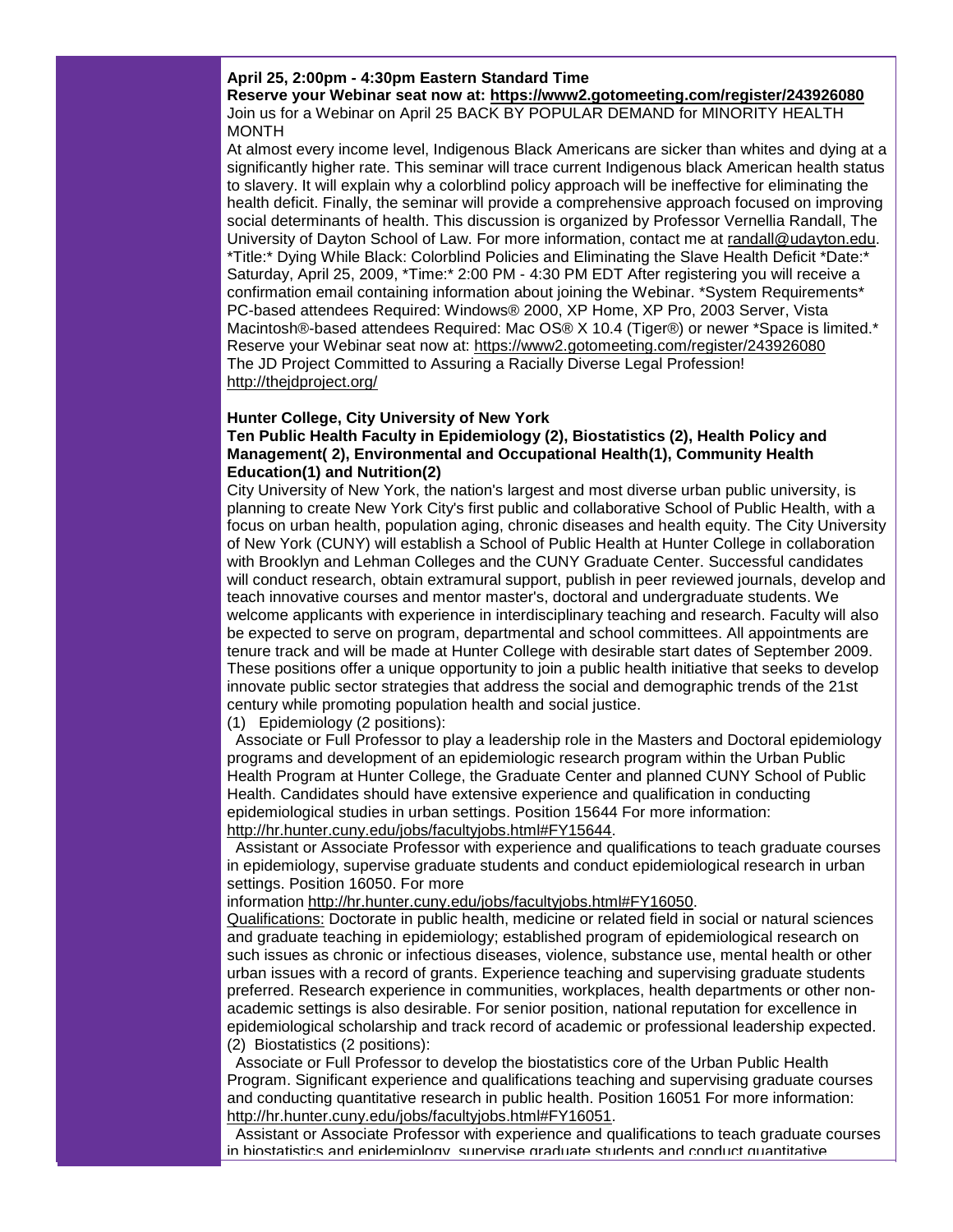research in urban settings. Position 16052 For more information: [http://hr.hunter.cuny.edu/jobs/facultyjobs.html#FY16052.](http://rs6.net/tn.jsp?et=1102544916056&s=1&e=0013HA21dAYPZrTcGcE3EYt0VQsCXToJIaeVvA2W3Dq4m1XRBKryVw6PJhVppqoWjSGdnRRzGhpDtSJIEBU0lzXVchYRFiBxUVBAYQREIrUk7ahKWhnaeAoeGD7qp4E5uRJ7POj4gsVXI6H_anCT957rzGmeqn81Qax)

Qualifications: Doctorate in biostatistics, statistics or a closely related field, such as epidemiology with post-graduate training in biostatistics; evidence of leading and building research and training programs in biostatistics and public health; graduate teaching experience; experience mentoring and developing graduate students; and a significant record of grant writing and publications in such areas of public health as: chronic or infectious diseases, substance use, reproductive health, mental health, or other urban health issues. Specialization and experience in advancing and applying multi-level, nested and longitudinal models is specifically sought. Research experience developing and using statistical methods to study the health of urban populations is also desirable. For senior position, national reputation for excellence in quantitative health research and track record of academic or professional leadership is expected.

(3) Health Policy and Management (2 positions):

Associate or Full Professor in public health policy and management. Candidates will be expected to teach and develop courses in management, finance, administration, and informatics for MPH and DPH students, serve on DPH dissertation committees, and bring an active research portfolio that they will build on by leading, participating in and seeking funding for interdisciplinary research teams that will conduct health services research in urban settings. Position 16048. For more information: [http://hr.hunter.cuny.edu/jobs/facultyjobs.html#FY16048.](http://rs6.net/tn.jsp?et=1102544916056&s=1&e=0013HA21dAYPZpVPbeURFd4WHT6XTIhZ0AN5S5wB5xsmVh9AvD1vhM4yui_PZm9wkozuIFwL3EL9pfiKmc9eAVC0BV8suPJ_sm4zFBQndM-2Z1_qMAwpFbK7afjI9P2zmsVVcdyUdlT9ti2IjWeWk7PD1FpXWnEkWEk)

Assistant or Associate Professor in public health policy and management. Position responsibilities include teaching and developing courses in management, policy, finance and administration for MPH and DPH students, serving on DPH dissertation committees, and leading participation in and seeking funding for interdisciplinary research in health services with an urban focus. Position 16047. For more information:

[http://hr.hunter.cuny.edu/jobs/facultyjobs.html#FY16047.](http://rs6.net/tn.jsp?et=1102544916056&s=1&e=0013HA21dAYPZp9KxNCNdbXZ_dF_QetA8tM26-mR8NiZaj7Hhi4WKCGxoHuN60cxcuGoj_Q_xp9pyASLxjog42geNH1J5AXQfe15eNQIirPYHPkfrlZZJxi8urpG_N6dSD6LkiES7FUQCazVeQ7J9nNOiqGBfCCHsKY)

(5) Environmental and Occupational Health (1 position)

Qualifications: An earned doctorate in public health, health care management, public administration, public policy, business administration or a closely related field required; graduate teaching experience; experience supervising graduate students; and a record of grantsmanship and publications (commensurate with experience) in the health care, public health or related sectors on issues related to: urban health care systems, health impact assessment, or intersectoral approaches to public health and health care Professional experience in public health management or administration is highly desirable. For senior position, national reputation for excellence in health services or public health policy research and track record of academic or professional leadership is expected.

(4) Nutrition (2 positions):

 Assistant or Associate Professor in Nutrition and Food Science/Public Health Nutrition . Will serve as Dietetic Internship (DI) Director and teach undergraduate or graduate courses in nutrition. As DI Director, responsible for continued American Dietetic Association accreditation of DI. . Additional duties may include working with student organizations and relevant advisory groups; promoting the program; student advisement; and participation on departmental, college and university committees. Position 15904. For more information: [http://hr.hunter.cuny.edu/jobs/facultyjobs.html#FY15904.](http://rs6.net/tn.jsp?et=1102544916056&s=1&e=0013HA21dAYPZprrzQc13Ki4yRbz6tt0PehHKORoyt-R1sJW3viO_k9S7DpRensBF-CEXMy7MNWtZvpJeWlL_VLvj7uOaSaCy0St-gGumCSVSOXoLGg-BzfCZRgZ1aZFXNaZuE87Yxll2QnziCkMkvMmvhvX1fMx59n)

 Assistant or Associate Professor in Public Health Nutrition. Responsible for teaching undergraduate and graduate courses across the nutrition and food science curriculum in BS (nutrition & food science), MS (nutrition), MPH (public health nutrition), and DPH (community, health & society with a specialization in public health nutrition) programs. Course may include advanced nutrition and advanced nutrition laboratory, nutritional biochemistry, nutrition assessment and nutrition assessment laboratory, research methods, and mentoring of masters essays in nutrition science and doctoral dissertations in public health nutrition. Position 16049. For more information: [http://hr.hunter.cuny.edu/jobs/facultyjobs.html#FY16049.](http://rs6.net/tn.jsp?et=1102544916056&s=1&e=0013HA21dAYPZrM4QkFX349dMbb5X_K_0UoN77yIrgwsospM0jM4_3Fdj404Y09oK7q6e0TdXKNjowZrWpx4G8vk50ZLi6-EJiSgL_PDITQl8xzKPPzJNB_ZLHg6_8ndaPI-Cg4XZ1tBxhedMw-dT5SL6KvxLoBP5Cl) Qualifications: Doctoral degree in nutrition, food science, public health, or a related field, college teaching experience, and the RD credential are required. Candidates should have training and experience in nutrition science, a well-defined research agenda, a record of proposals for external funding, and an interest in urban education of a multicultural student body. Preference will be given to candidates with a well-defined research agenda and history of extramural funding. For DI Director position, preference will be given to candidates who have previous experience as a DI Director and with those with the ability to teach undergraduate and graduate courses across the public health and nutrition curriculum, such as courses in public health policy, medical nutrition therapy, institutional management, and research methods.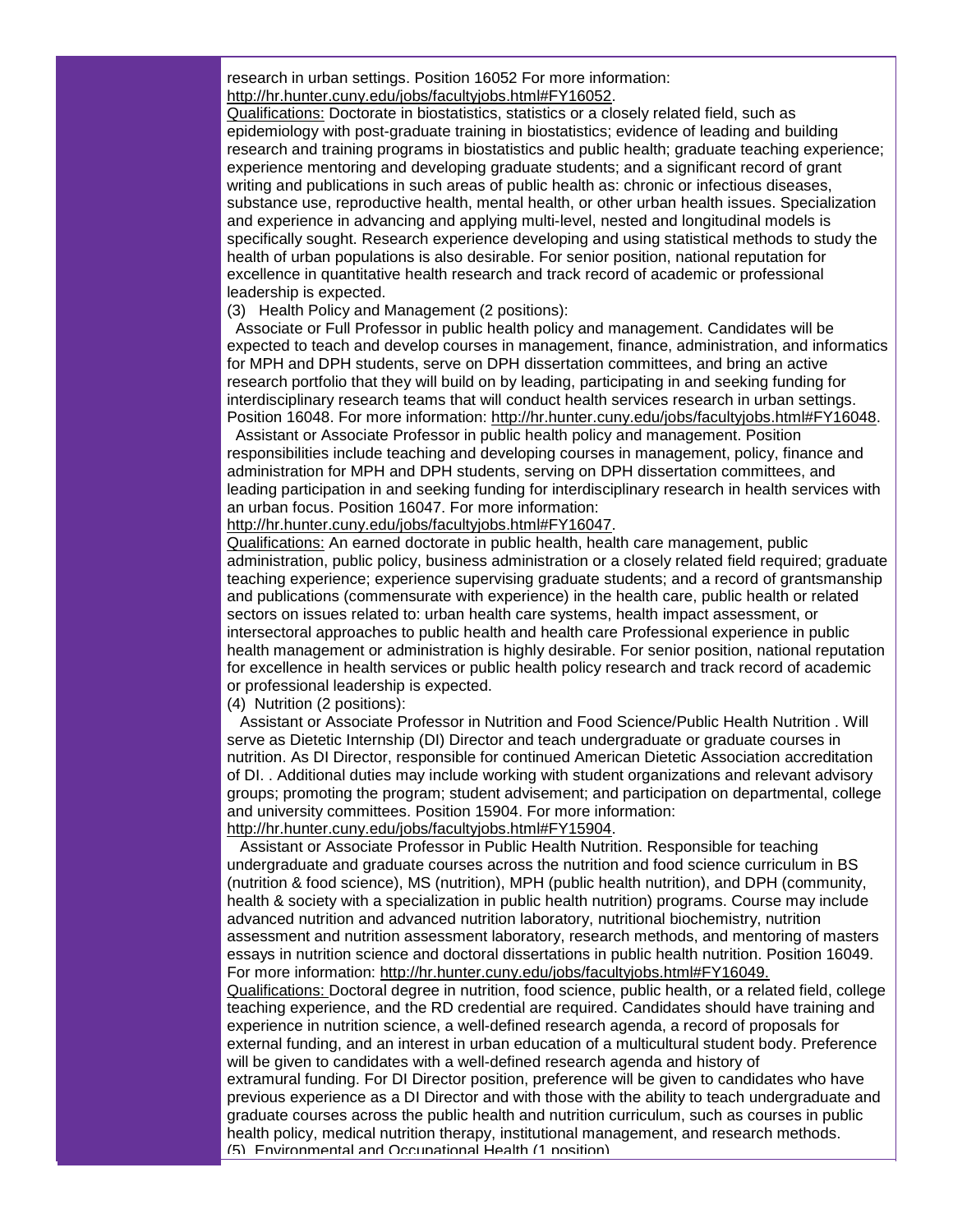Assistant/Associate Professor. Teach graduate and doctoral courses in environmental and occupational health such as environmental health and safety; air pollution and health; and research methods in environmental and occupational health. Candidates are expected to bring or develop a fundable research program on health and the urban environment. Additional duties will include: curriculum development; integrating interdisciplinary methods to teaching about and intervention research on urban environmental health issues; student advisement; and participation on departmental college and university committees. Position 15905. For more information: [http://hr.hunter.cuny.edu/jobs/facultyjobs.html#FY15905.](http://rs6.net/tn.jsp?et=1102544916056&s=1&e=0013HA21dAYPZpuG_wv5nmFJLX3JmeWn1QsMAALW3hXgBe2Ft2e6H05kPvbSg-7fJgfdEJW1s7NI1jWdbHjPyU9ItLAR-u2V0WIHJzkUOVrUoZx3CN7QaUSN9s2jSJqXXLTtnS_d9JtV09p3XUEuO6273rqqRCMErPG)

Qualifications: Doctoral degree in public health, environmental sciences or a related field; teaching experience; a track record of relevant publications; and funded research in environmental or occupational health. Expertise in one or more of the following areas: the impact of cumulative airborne and other environmental exposures on health; air pollution and urban health; the intersection between urban public health and urban planning; the impact of the built

environment on health; sustainable urban development; and/or development and evaluation of community-based environmental health interventions. Candidates must have an interest in curriculum development, professional publications and a research agenda that includes developing proposals for external funding.

(6) Community Health Education (1 position)

Assistant or Associate Professor in community health education to teach undergraduate and graduate courses in community health, health education and public health. Some administrative responsibilities and active engagement in public health research and service. Position 16053. For more information: [http://hr.hunter.cuny.edu/jobs/facultyjobs.html#FY16053.](http://rs6.net/tn.jsp?et=1102544916056&s=1&e=0013HA21dAYPZpxuRVIh8zq5AwbWgjaFYEej0j2fh6MzDal3kt-t2MxgaQVURvum-txWrcW1VKkQKeL89s3RjRUkZj8U2VRqEyR_Hy6EOnjlVWBdkXyw8OcSUN-D360ROmOjKtfH4yA1PGEtIg1iC3u_WFwFgI_0CbZ)

Qualifications: A doctorate in public health, health education, sociology, psychology, education or related field . Candidates should have a strong record of developing and evaluating programs and interventions in a variety of community settings and urban public health settings. Candidates should also have the ability to teach undergraduate and graduate courses across the public health and community health education curriculum. Academic program administration experience is desirable.

TO APPLY FOR THESE POSITIONS, interested candidates should identify the position number and titles of the position(s) they are applying for and submit a CV, a description of their research accomplishments and goals, three recent articles or manuscripts and the names and contact information of three references to:

Chair, Search Committee, c/o Martina Lynch, MPH Urban Public Health Program Hunter College, CUNY 425 East 25th Street New York, NY 10010 Email: [martinalynch@hunter.cuny.edu](mailto:martinalynch@hunter.cuny.edu) (Electronic submissions preferred)

# **International Honors Program/Health and Community Traveling Faculty**

Deadline: April 20th, 2009 or until filled

The International Honors Program (IHP), in affiliation with SIT/World Learning, offers international comparative study abroad programs. We are currently seeking three or four individuals to join two interdisciplinary teams of faculty and host country coordinators and partners for "IHP Health and Community." Each of the four-month programs will take approximately 32 students from upper-tier colleges and universities to four countries to explore issues of health and community from a comparative perspective. The first will begin in Geneva, Switzerland, and will travel to India, China and South Africa. The second will begin in the United States (Washington, DC), and will travel to southern African, Vietnam and Brazil. Both programs will start in mid-January, 2010 and end in mid-May, 2010. The program is designed for students who wish to study the complex issues of health, community, and globalization from a comparative

perspective. Many seek careers in public health, biomedicine, alternative medicine, international development and medical anthropology. The program combines homestays, coursework, guest speakers and site visits, field-based case studies, and visits with community activists, government leaders, and representatives of intergovernmental and non- governmental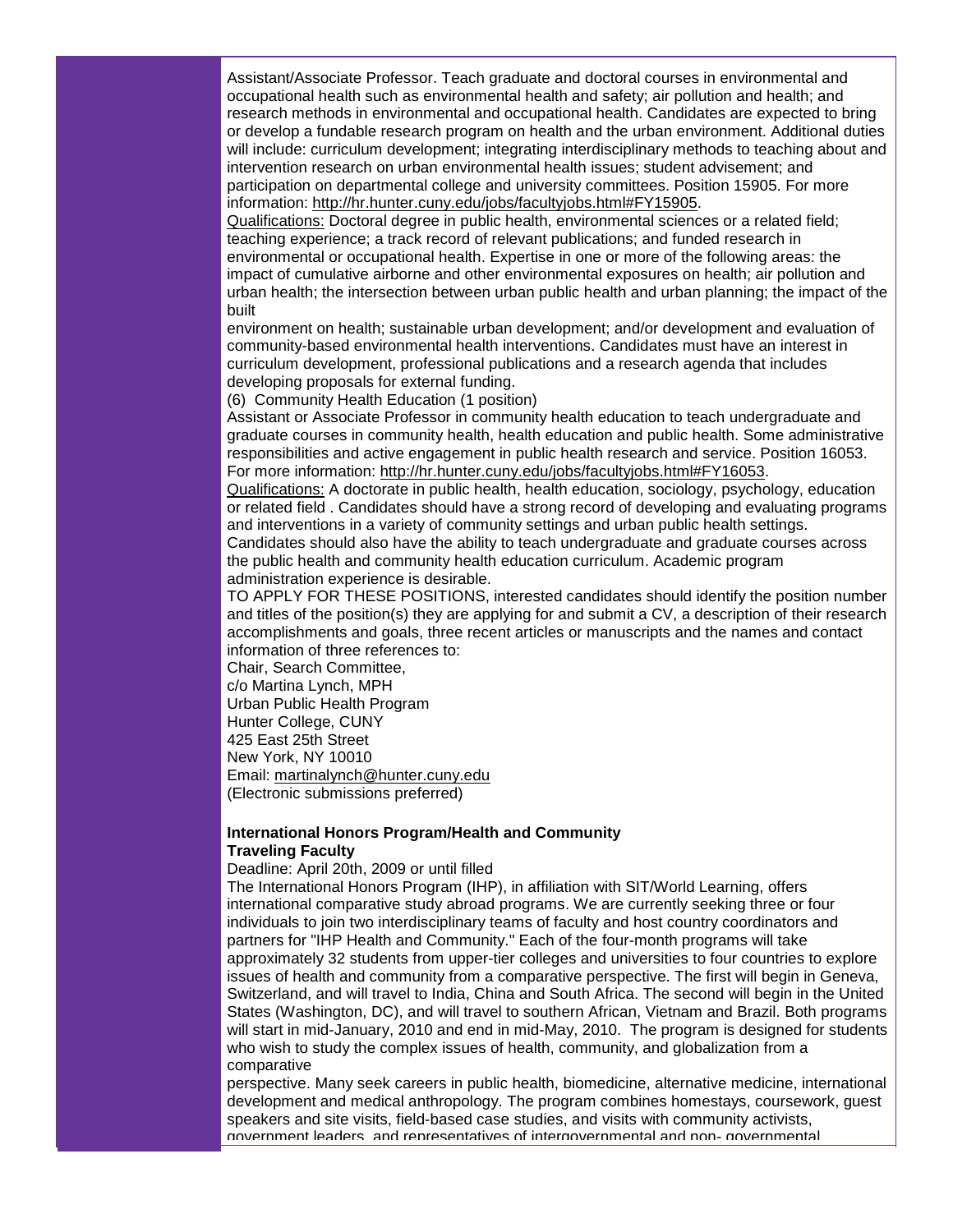organizations. IHP's learning model is inquiry-guided and experience-based. We are seeking a complementary team of traveling faculty members to facilitate learning and teach one or more of the following courses (with possible areas of expertise noted):

\* Health and Globalization (expertise in political economy of health and aspects of globalization that affect health, such as health care reform, trade policy, migration, occupational health)

\* Public Health: From Biology to Policy (public health practitioner, clinical or biological background highly desirable, epidemiology or related field also desirable)

\* Health, Culture, and Community (medical anthropology or related field)

The ideal candidates should have: a.) a Ph.D. (or clinical degree/MPH equivalent) in a related field; b) expertise in one or more of the topic areas listed above and/or generalist knowledge across several areas; c) teaching at the college level and commitment to alternative (nondidactic) methods of teaching (i.e. methods that promote inquiry-and field-based learning, discussion, and self-reflection); d) research or consulting experience with health issues in some part of the developing world (specific experience in countries in the program, desired); e) the physical stamina, psychosocial health, and sensibilities (flexibility, adaptability, collegiality, cross-cultural competence) needed to effectively manage study abroad in multiple countries; f) the ability and desire to support students throughout the study abroad experience both in and outside of the classroom. More information about IHP is available through our Web Site: http://www.ihp.edu. Electronic versions of all application materials are preferred. Please send a letter of interest, along with vita, and names/email contact information of three academic references, to: jesse@ihp.edu.

### **Morehouse School of Medicine**

# **Mental Health and Substance Abuse in Corrections (MHSAC) Clinical Research Scholars Training Program**

Program Description: The MHSAC Research Scholars program is designed to increase the number of under-represented minority research scholars pursing mental health, and substance abuse clinical research in a correctional setting.

The training experience is structured to provide intensive instruction, an individualized mentoring research experience, as well as the opportunity for exposure to significant aspects of grant writing. Faculty from Morehouse School of Medicine will serve as mentors to scholars to foster refinement of research interest and the capacity to develop proposals that can be supported through NIH funding mechanisms. The MHSAC research educational program consists of two intensive six -week summer experiences, supplemented by virtual distance learning webinars and networking activities conducted throughout the academic years following each summer session. Scholars will spend time on Morehouse campus interacting with faculty and other experts in the relevant disciplines. Additionally, scholars will receive support to engage in pilot research and preparation of a research grant application. Eligibility Requirements:

Ø Have an M.D., Ph.D., or other terminal degree in a health sciences field.

Ø Recent recipients of degree (< 5 years) or junior faculty members interested in establishing a research portfolio.

Ø Have received limited extramural funding.

Ø Demonstrate an interest in and a strong commitment to pursuing research in mental health, HIV/AIDS, or substance abuse in corrections.

Ø Hold full time academic year employment at their home institution.

Funding: Each scholar will receive a total of \$48,500 over the two-year period to cover the cost of:

Ø Equipment

- Ø Housing
- Ø Transportation

Ø Food

Ø Pilot project research funding

- Ø Research supplies
- Ø Summer stipend

For more information please contact Keisha Harville at 404.752.1640 or kharville@msm.edu.

# **Mount Sinai School of Medicine, Department of Health Policy, New York City Assistant Professor (Tenure-track)**

The Department of Health Policy at the Mount Sinai School of Medicine in New York City seeks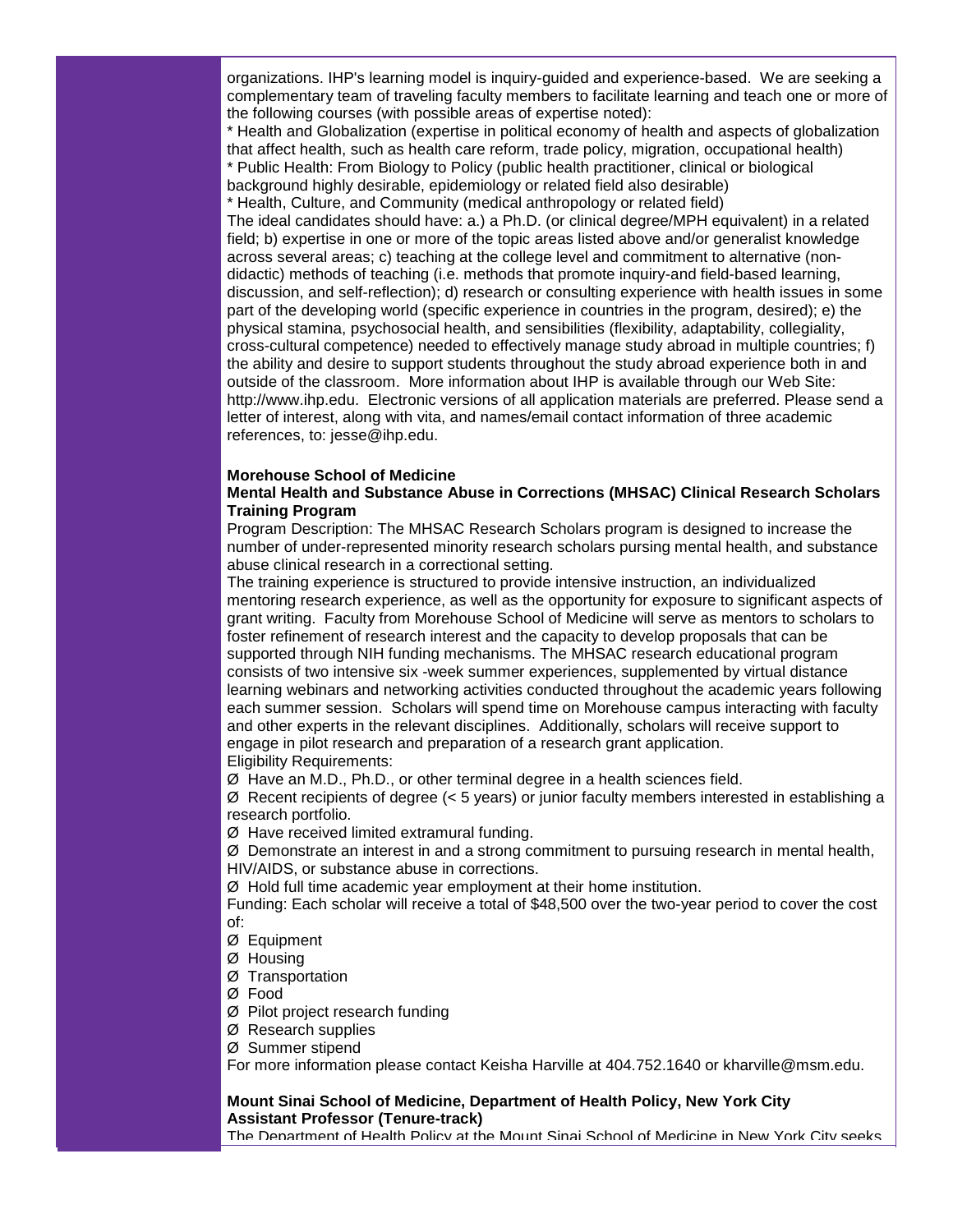an individual for a tenure-track appointment to conduct research related to health disparities. The individual would be expected to maintain a strong focus on collaborative research. He/she would have an opportunity to become an integral part of several federally funded communitybased participatory research projects and centers related to diabetes, obesity and cardiovascular disease, and to pursue investigator-initiated research. Initial review of applications will begin immediately. Expected start date: Summer 2009. Required qualifications: MD with research fellowship training, or Ph.D. or terminal degree in health psychology, applied behavioral science, nutrition, or public health; evidence of ability to develop and fund an exemplary program of empirical research. Applicants should submit a current curriculum vita to:

Carol Horowitz MD, MPH

Associate Professor, Department of Health Policy

Associate Professor, Department of General Internal Medicine

1425 Madison Avenue

NYC, NY 10029

Carol.Horowitz@mssm.edu

Multnomah County Health Department

Community Health Services Director

Multnomah County: In recent years, Multnomah County has been featured in several national publications as one of the most livable and desirable areas in the country. The County offers natural splendor and urban amenities alike: it is home to the scenic wonders of the Columbia River Gorge and the western slopes of picturesque Mt. Hood, as well as to the urban sophistication of Portland, Oregon's largest city. For miles upon miles of pristine beaches, rugged coves and quiet coastal communities, Multnomah County is only a short drive away from the Oregon Coast. Portland, the City of Roses, is the largest city in Multnomah County. It is populated by friendly people and surrounded by breathtaking beauty. Its residents enjoy clean air and streets and are recognized for a long-standing commitment to the environment and protecting "quality of life". Arts thrive in Portland's culturally rich community. Cultural attractions include theater, opera, ballet, symphony, concerts, festivals and many galleries and museums. The County's population has grown substantially in recent years to 680,000. The population of the entire metro area is 2,100,000. More information about the Portland metro area is available at www.travelportland.com, and www.portlandalliance.com.

The Health Department- "Healthy People in Healthy Communities" -- Multnomah County Health Department, Oregon's largest local public health agency, serves a population of more than 700,000 residents. The agency consists of over 1300 employees providing services in Disease Prevention, Inspections, Emergency Preparedness, Environmental Health, Emergency Medical Services, Family Planning and Sexual Health, Early Childhood Services, W.I.C. Services, Homeless Services, Food Safety, Health Education, Nutrition and Pest Control & Vector Services. The Health Department is also Oregon's largest community health center, providing services through school based health centers (12 sites), primary care clinics (6 sites), dental (4 sites) and correctional facilities. We take a leadership role in many local, state, and regional safety net initiatives. Our long range strategic plan includes strategies that seek to increase coordination and minimize redundancy within our clinical systems while continuing to maintain and strengthen our community connections and partnerships."

Community Health Services: Community Health Services programs provide clinical, technical, field-based outreach, and community engagement operations across diverse professional disciplines, such as, medicine, nursing, public health inspections (food and water) and entomology. Community Health Services consists of the following programs and clinics: Communicable Disease/Tuberculosis/Occupational Health/Immunizations; Sexually Transmitted Disease/HIV and Hepatitis C Community Programs; Early Childhood Services; Environmental Health; Public Health Informatics; Epidemiology; Women, Infants and Children (WIC) Nutrition Program, Community Adolescent Health; Chronic Disease Prevention: Quality Management. The Position of Community Health Services Director: This senior leadership position is responsible for program and clinical services delivery for a wide range of human and environmental public health issues. The CHS Director provides vision, leadership and direction to assure that programs take a strategic and coordinated approach to address public health indicators and effective, accountable public health authority. The Director leads strategic planning, ensures business alignment, and identifies opportunities to improve program performance in a rapidly changing fiscal and political environment. The Director is responsible for developing and monitoring a \$35 million operating budget which is comprised of a wide variety of federal, state and private grants; county general fund; third party payments; and fees.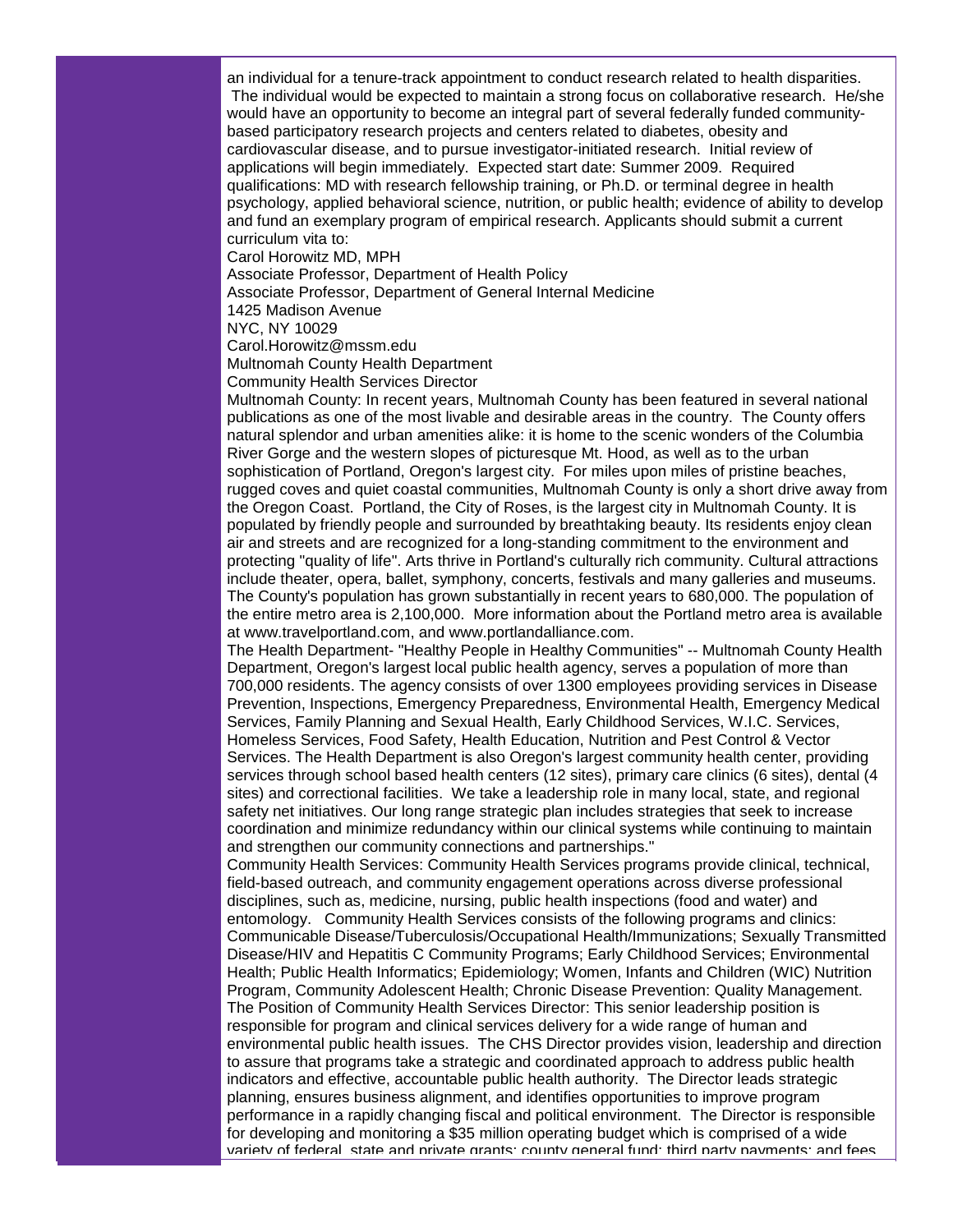The Ideal Candidate Will Have:

-Proven leadership experience working in a complex organization with a diverse workforce and a wide range of program areas

-Superior analytic thinking skills and solid budget/financial management

-Excellent written and verbal communication skills

- Demonstrated ability to interpret public health regulations, rules and standards, and to lead the development of systems and processes to facilitate compliance to same

-Technical expertise in facilitation, consensus building, and collaboration

-Systemic thinking, capable of engaging with senior leaders to achieve desired outcomes.

-Experience in project management, able to balance competing values and perspectives, develop timelines and implement action.

-Demonstrated ability to translate policies into operational processes

-Demonstrated ability to negotiate for agreement while balancing diverse points of view among stakeholders

-A commitment to results and an ability to empower others to take action

-Effective problem solving skills, able to remain flexible and creative under pressure. Experience:

-Requires a minimum of 10 years of increasingly responsible professional experience in community health administration with a focus on clinical, community, and business aspects of public health.

-Requires at least 7 years experience working in a management/supervisory capacity in the field of community health, preferably in an organization of comparable complexity.

-Knowledgeable in the field of public health principles and practice.

Training: Requires a Bachelor's degree from an accredited college or university with major course work in community health, nursing, public health administration, or a related field.

Master's degree with focus on previously mentioned disciplines is preferred. Compensation: The salary range for the Community Health Services Director is \$73,414.23 - \$113,321.69 annually. The Process to Apply: There are three methods in which to apply:

(1) You may submit a resume and a letter of interest to: Health Department Recruiting, ATTN: Larry Brown or, Keith Hathorne. 421 SW Oak St., Portland, OR 97204, Suite 210

(2) You may also apply via email. Please submit your resume and letter of interest to: Keith Hathorne at: Keith.L.Hathorne@co.multnomah.or.us.

(3) If you wish to apply online, please visit our Job Opportunities website at:

www.multcojobs.org. Job# 9362-16. You may submit your resume and letter of interest, electronically, on the site.

For more information about the position, please call Larry Brown at 503-988-3663 Ext. 25852 or Keith Hathorne at 503-988-3663 ext. 26059.

#### **National Institutes of Health**

# **Community Participation in Research Training Institute**

New Orleans, LA

August 2-7, 2009

Applications Due: May 15, 2009

Persons considering submitting applications in response to the NIH Funding Opportunity Announcements (FOAs) on Community Participation in Research should apply to the 2009 NIH Summer Institute, which serves as a tutorial on community participatory research:

PA-08-074: http://grants.nih.gov/grants/guide/pa-files/PA-08-074.html

PAR-08-075: http://grants.nih.gov/grants/guide/pa-files/PAR-08-075.html

PAR-08-076: http://grants.nih.gov/grants/guide/pa-files/PAR-08-076.html

The 2009 NIH Summer Institute on Community-Based Participatory Research Targeting the Medically Underserved will convene August 2-7, 2009 in New Orleans, LA. The course will address essential conceptual, methodological, and practical issues inherent in planning and conducting research on health promotion, disease prevention, and health disparities that is conducted in partnership between communities and researchers and targets medically underserved areas (MUAs) and medically underserved populations (MUPs) as defined by the Department of Health and Human Services (DHHS) Health Resources and Services Administration (HRSA). The Institute is intended for investigators who wish to develop NIH grant applications for research targeting the medically underserved, especially funding announcements PA-08-074, PAR-08-075 and PAR-08-076. Faculty will include established investigators from social work and other fields and who will provide instruction based on their expertise and own successful projects. The goal is for each participant to develop an NIH R21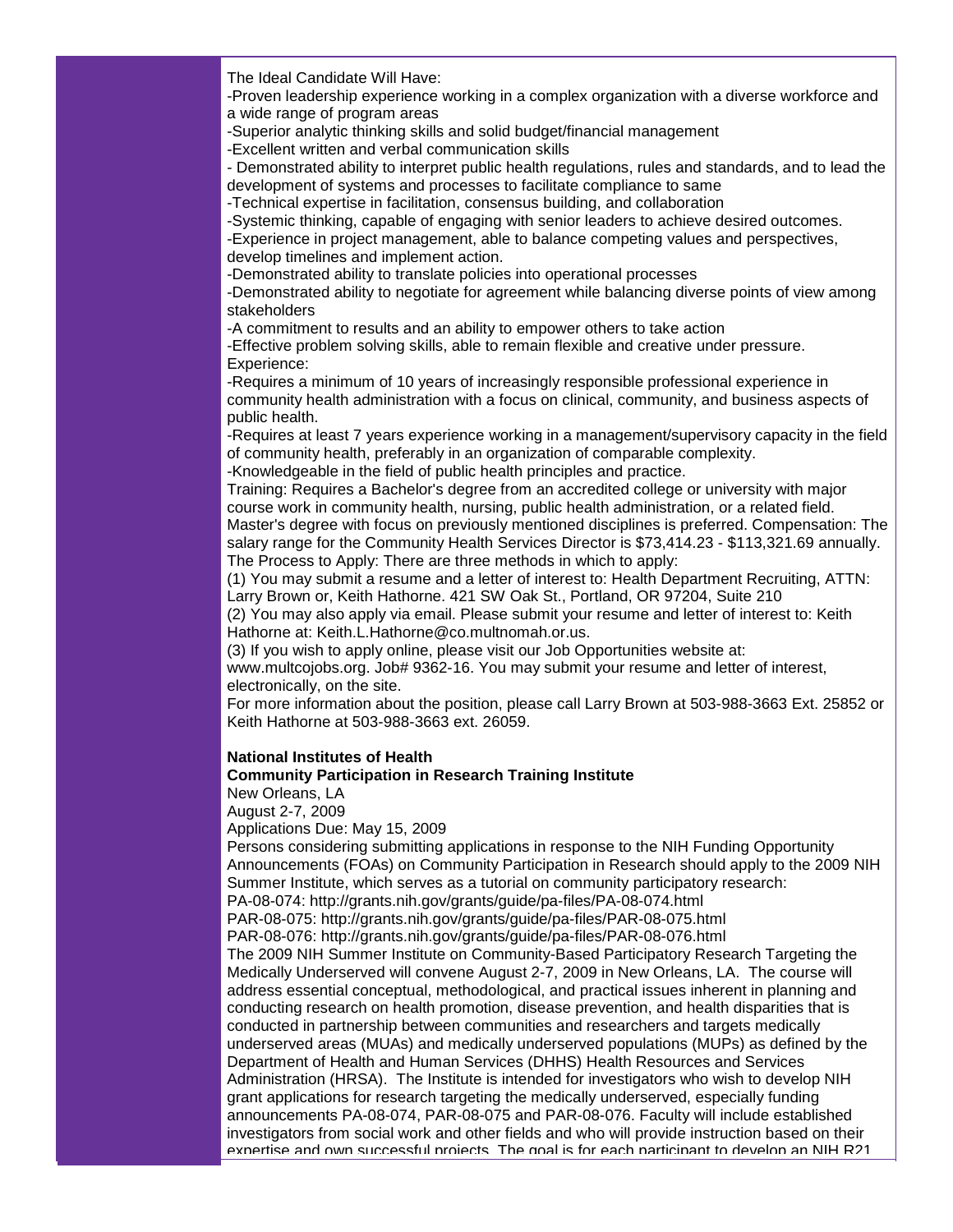or R01 under the listed FOAs. Both Investigators and Community Partners are encouraged to participate. There is no fee for participation; all expenses are covered by NIH. Applications for the Summer Institute are due by May 15, 2009.Complete details are available on the Summer Institute website at: http://conferences.thehillgroup.com/si2009/. Logistical Inquiries: Hannah Kim The Hill Group 6903 Rockledge Drive Suite 540 Bethesda, MD 20817 Tel: (301) 897-2789 x124 Fax: (301) 897-9587 hkim@thehillgroup.com Course Content Inquiries: Sarah Gehlert, University of Chicago: sgehlert@uchicago.edu or G. Stephane Philogene, NIH/OBSSR: PhilogeS@od.nih.gov Funding Announcement Inquiries: Dana M. Sampson, NIH/OBSSR: [Sampsond@od.nih.gov](mailto:Sampsond@od.nih.gov)

#### **National Institutes of Health**

#### **Two Openings**

# **(1) Director, Division of Epidemiology Statistics and Prevention Research, NICHD Deadline: April 30, 2009**

The Eunice Kennedy Shriver National Institute of Child Health and Human Development (NICHD) seeks a Director of the Division of Epidemiology, Statistics and Prevention Research (DESPR), an Intramural Program of the Institute. This is a challenging, high profile position with national influence in maternal and child health and requires an individual willing to serve in a prominent leadership role. In addition, the Director functions as a consultant and catalyst for other NICHD activities in the intramural program, extramural program and as advisor to the NICHD Director. The mission of the Division is to conduct research and support research training in the fields of biostatistics, epidemiology, reproduction, child health, maternal health, and prevention. The Division's current research portfolio includes studies on biostatistics methodology; epidemiology of human fecundity and fertility; pregnancy complications and adverse pregnancy outcomes; infant mortality; prevention of childhood injuries; pediatric infectious diseases, and behavioral research in health promotion and disease prevention. The successful candidate will have an M.D. or Ph.D. degree, or both, with appropriate expertise and an established track record of accomplishments in scientific research and analysis, leadership, administration, multidisciplinary team projects and consultation as requirements. The Director, DESPR, will report to the Director, NICHD, and will plan, develop, organize, implement, and direct a technically complex research program, while providing intellectual leadership and mentorship to tenured and tenure-track scientists and trainees. The successful candidate will be offered a competitive salary and benefits package commensurate with experience and qualifications. Appointee must be a U.S. citizen or a resident or non-resident alien with a valid employment visa. Applications must be received by April 30, 2009. Please send a letter describing your scientific background and interests, relevant administrative, collaborative and leadership experience and curriculum vitae to: Steven Hirschfeld, MD PhD; Associate Director for Clinical Research; Eunice Kennedy Shriver National Institute of Child Health and Human Development; 31 Center Drive, Room 2A03; Bethesda, Maryland 20892.

# **(2) Health Disparities Research Physician, Clinical Research Branch, NIA Deadline: June 1**

The Clinical Research Branch (CRB) of the National Institute on Aging's (NIA) Intramural Research Program (IRP) seeks a highly motivated physician with interest in health disparities research to work as a Staff Clinician for an ongoing longitudinal epidemiologic study. The Healthy Aging in Neighborhoods of Diversity across the Life Span study (HANDLS) is a multidisciplinary, community-based, prospective longitudinal epidemiologic study examining the influences of race and socioeconomic status (SES) on the development of age-related health disparities among socioeconomically diverse African Americans and whites in Baltimore. This study will assess over a 20-year period physical parameters as well as evaluate genetic, biologic, demographic, psychosocial, and psychophysiological parameters of African American and white participants in higher and lower SES groups. It also employs novel research tools, mobile medical research vehicles, in hopes of improving participation rates and retention among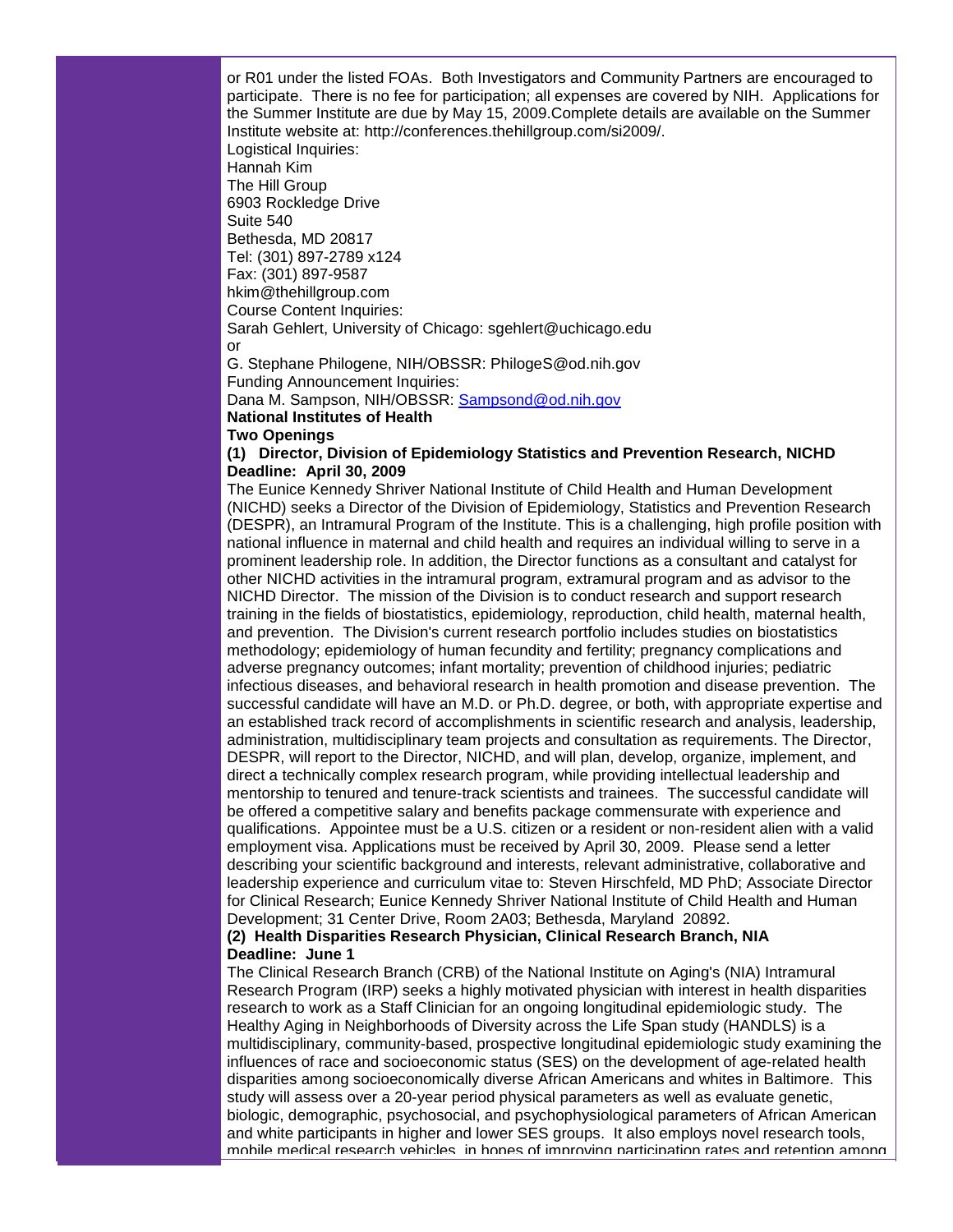non-traditional research participants. Principal duties include serving as a co-investigator of the HANDLS study and as one of the mobile medical research vehicle physicians responsible for performing research related physical assessments on research participants, communicating clinical findings to participants, and publishing clinical research data. The ideal candidate will have excellent clinical judgment, interest in building a career in clinical research as well as the appropriate education and training background to maintain licensure and credentialing consistent with Maryland State law and the policies of the NIH and the NIA. Minimal qualifications include an M.D. degree, board eligibility/board certification in Internal Medicine or Family Practice and demonstrated relevant clinical and clinical research experience. Additional information about the study is available at http://handls.nih.gov additional information about the NIA IRP is available at http://www.grc.nia.nih.gov. Salary is commensurate with research experience and accomplishments, and a full Civil service package of benefits (including retirement, health, life and long term care insurance, Thrift Savings Plan participation, etc.) is available. To Apply: Please send a cover letter, curriculum vitae, statement of research interest, bibliography, and three letters of recommendation to: Peggy Grothe, Intramural Program Specialist; Office of the Scientific Director (Box 09); Vacancy # IRP-09-05; National Institute on Aging, 251 Bayview Blvd., Suite 100 Room 04C232, Baltimore, MD 21224. Position will remain open until filled; however, the application review process will begin June 1, 2009. If additional information is needed, please call 410-558-8012. DHHS and NIH are Equal Opportunity Employers.

# **Suffolk University, Master of Arts in Women's Health Program, Boston, MA Scholarship to Build Leadership in the Field of African American Women's Health Deadline: April 15, 2009**

The Master of Arts in Women's Health (MAWH) program at Suffolk University (Boston) is pleased to offer a competitive, annual, full tuition scholarship to a student committed to working in the field of Black women?s health. Funded by the Suffolk University College of Arts and Sciences, this scholarship is designed to develop leadership in an area that will contribute to the health and well-being of African American women and girls. By virtually every marker of health and health care status, African American women suffer unjustly. African American women are less likely than white women to have health insurance and are more likely to be dependent upon the political vagaries of Medicaid policies. African American women confront particularly high rates of cervical cancer, diabetes, hypertension, breast cancer, HIV/AIDS infection, and maternal mortality. For these patterns to change:

Government policies need to redress longstanding racial

disparities in health care access.

 Medical institutions need to develop programs that improve patient care for Black women.

 Health care providers need to cultivate communication skills that show respect for the strengths and diversity of Black women and that acknowledge financial limitations that may interfere with health maintenance.

 Community leaders need to work towards building environments that are safe and healthy for Black women and their families. Educators need to address how African American women can make the healthy choices that facilitate healthy minds and bodies.

 African American women need training in self-care and self-advocacy.

The MAWH Scholarship to Build Leadership in the Field of African American Women's Health aims to train gifted and dedicated students to work effectively in all of these arenas. To apply for the Scholarship please submit by no later than April 15: (1)The standard application materials required for the MAWH; and, (2) A substantive essay addressing: (a) What are the core health issues facing Black women? (b) How did you come to develop an interest in Black women's health? (c) What do you hope to learn in the MAWH program that will help you develop as a leader in the field of Black women's health? (d) What does being a leader in the field of Black women's health mean to you? (e) Describe your ideal job in this field! Questions? Please see http://www.suffolk.edu/college/13527.html or contact [mawh@suffolk.edu.](mailto:mawh@suffolk.edu)

The City University of New York, Lehman College Assistant Professor in MPH Program http://www.lehman.edu/lehman/events/job.html#socialsciences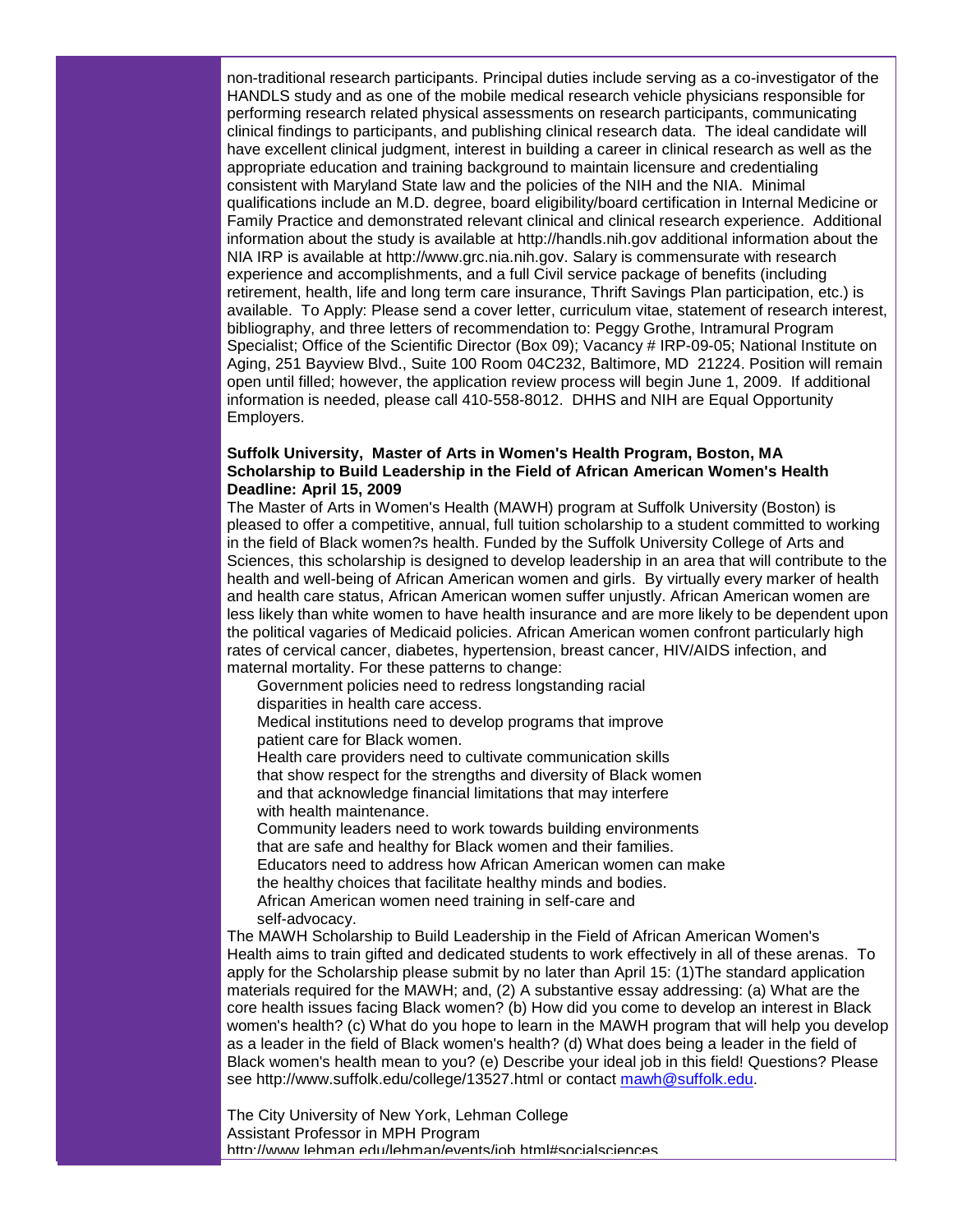http://portal.cuny.edu/cms/id/cuny/documents/jobposting/JobPostingTeaching/TeachingTOC.ht m

The MPH Program at Lehman College, in collaboration with the CUNY School of Public Health, invites applications for a tenure track position based at Lehman at the Assistant Professor rank to begin fall 2009. In addition to offering the core MPH courses, the Lehman MPH Program specializes in community-based public health and health equity. The Program is committed to increasing the number of under-represented professionals in public health and contributing to the improvement of public health in the Bronx. The successful candidate is expected to teach and advise students, engage in scholarly research and publication, seek outside funding, collaborate in developing a research agenda for the Program and actively participate in Departmental and College committees and professional organizations. Candidates must have a doctoral degree in public health or a related field and evidence of the potential for active research and publication in public health. We are seeking candidates who desire to contribute to the creation of a dynamic, growing public health program with a diverse student body and strong commitment to working with communities. Please submit a CV and a letter identifying public health teaching and research interests and experience to:

Jane Levitt, Ph.D.

Department of Health Sciences

Gillet 431

Lehman College, CUNY

250 Bedford Park Boulevard West

Bronx, NY 10468

http://www.lehman.edu/deannss/healthsci/mph.html

The Comprehensive San Diego State University/University of California San Diego (SDSU/UCSD) Cancer Center Partnership

Full-time Two or Three Year Post-doctoral Training Program in Cancer Disparities Deadline: April 15, 2009 (Received by)

Successful applicants will spend at least two years working with SDSU and/or UCSD Cancer Center faculty who have peer-reviewed, cancer research funding. Trainees will select a primary mentor based on their knowledge, previous experience, and research interests, and will remain with that mentor for the entire two years. Trainees will simultaneously work with a second mentor who takes a different discipline-perspective and approach to the same cancer research topic. Trainees who desire may also obtain an M.P.H. through the SDSU Graduate School of Public Health. Three trainees will be chosen to begin in September 2009. Training includes coursework specifically designed to facilitate cancer disparities research, training and experience in grant writing, and the opportunity to conduct independent research projects under the supervision of an experienced mentor. The successful candidate shall have doctorate degree in any basic or applied social, behavioral, or population science including (but not limited to) Anthropology, Biostatistics, Communication, Economics, Epidemiology, Ethnic Studies, Nursing, Preventive Medicine, Psychology, Public Health, Social Work, Sociology, and Statistics. The stipend for 2009-2010 will be at least \$39,000, depending on experience; benefits are provided. The start date will be September 1, 2009. Possible topics and mentors for these fellowships are varied. A list of these individuals, along with their primary research interests, can be found at

http://www.psychology.sdsu.edu/doctoral/Mentors\_Cancer\_Disparities.pdf. To apply: Please mail the following application materials in a single envelope to:

Elizabeth A. Klonoff, Ph.D., ABPP

Professor of Psychology (SDSU) and Professor of Psychiatry (UCSD)

Comprehensive SDSU/UCSD Cancer Center Partnership

6363 Alvarado Court, Suite 103

San Diego, CA 92120

1) A current curriculum vitae summarizing your educational and research experience and qualifications

2) A graduate-school transcript providing information on the courses you have taken and grades received, indicating the date on which you received or will receive a doctorate degree

3) Three letters of recommendation describing your potential as a cancer disparities researcher, your prior preparation for such a career, and your cancer-research interests

4) A Cancer Disparities Research statement describing what you would like to obtain from your participation in the program. This must include: A) a description of your career objectives and how this program will facilitate meeting those; B) a description of your cancer-disparities research area(s) of interest; C) the names of at least two (of our designated) mentors with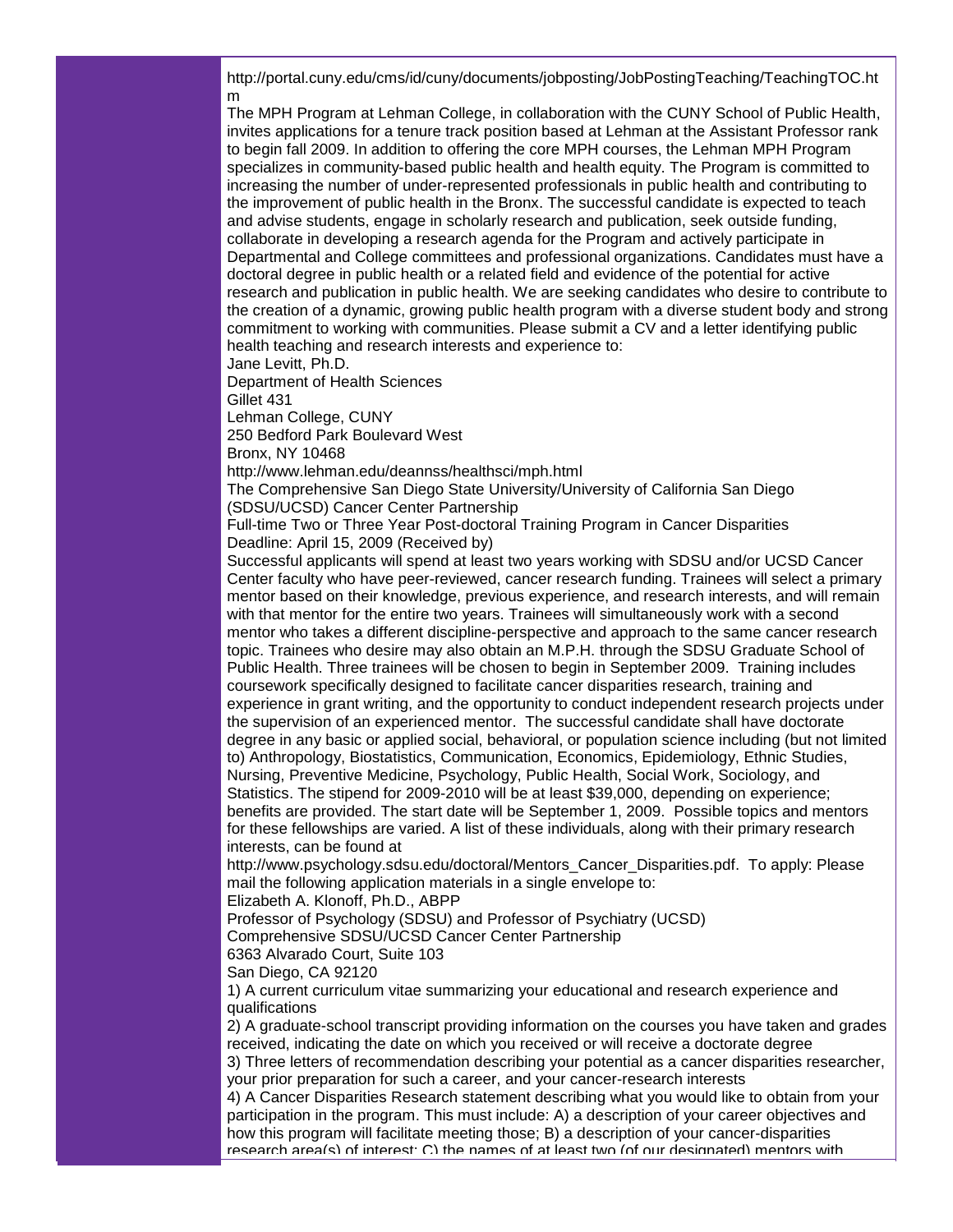whom your interests match and with whom you would like to work; D) a set of similarly wellmatched, alternative set of mentors should your first choice(s) not be available; and E) whether you would intend to pursue the optional MPH in Health Promotion (for information purposes, not selection).

# **The Robert Wood Johnson Foundation Program Groups - Health Group Senior Program Officer**

### http://www.rwjf.org/about/jobdetail.jsp?id=10140

The senior program officer is a professional staff member responsible for developing, implementing and managing Robert Wood Johnson Foundation's initiatives to improve the health and health care of all Americans. Primary responsibilities include providing intellectual and organizational leadership in designing and implementing new initiatives; evaluating proposals; monitoring programs and grants; learning from program investments and activities; and creating impact through dissemination of knowledge. As with staff at all levels of the Robert Wood Johnson Foundation, the senior program officer is expected to demonstrate a passionate commitment to the Foundation's mission of improving health and health care for all Americans and to the guiding principles and promise that support that mission. Salary commensurate with experience.

#### **The Robert Wood Johnson Foundation Program Groups - Health Group Senior Program Officer**

#### http://www.rwjf.org/about/jobdetail.jsp?id=10130

The Foundation is seeking a senior program officer to work with the Vulnerable Populations Portfolio. This team, which oversees some of the Foundation's most exciting and inspiring work, seeks new ideas and partners from outside the health sector to affect immediate and lasting improvements in the health of our society's most vulnerable people. This portfolio addresses how complex social factors, poverty, education and housing, affect people's health, and develops solutions within that context. This approach allows us to address long-standing problems using unconventional approaches that start at the individual and community level, but have potential for national impact. Salary commensurate with experience. For detailed information on the position read the position vacancy announcement.

#### **Research and Evaluation**

#### **Assistant Vice President, Research and Evaluation**

http://www.rwjf.org/about/jobdetail.jsp?id=10139

The Foundation is seeking an assistant vice president to work with the Research and Evaluation Department. Program evaluations and research projects are cornerstones of the Foundation's efforts to learn from its work. In any given year, RWJF conducts between 30 to 40 active program evaluations. The assistant vice president will serve as a thought and strategic partner to the vice president and act to mentor and coach other members of the Research and Evaluation Unit. Working with the vice president, they will also consult with programs to facilitate thinking and encourage a culture of practical implementation and learning. Salary commensurate with experience. For detailed information on the position read theposition vacancy announcement.

#### **[back to top](#page-0-2)**

# <span id="page-18-0"></span>**Conferences and Events**

**Adler Institute on Social Exclusion Dorothy Roberts - New Politics of Race and Science Adler School of Professional Psychology, Chicago Campus** 65 E. Wacker Place Room 1705 Chicago , IL 60601 Thursday, May 21, 2009, 4 PM to 5:30 PM Dorothy Roberts is Kirkland Ellis Professor, Northwestern Law School, and Professor, Department of African-American Studies and Sociology, and Faculty Fellow, Institute for Policy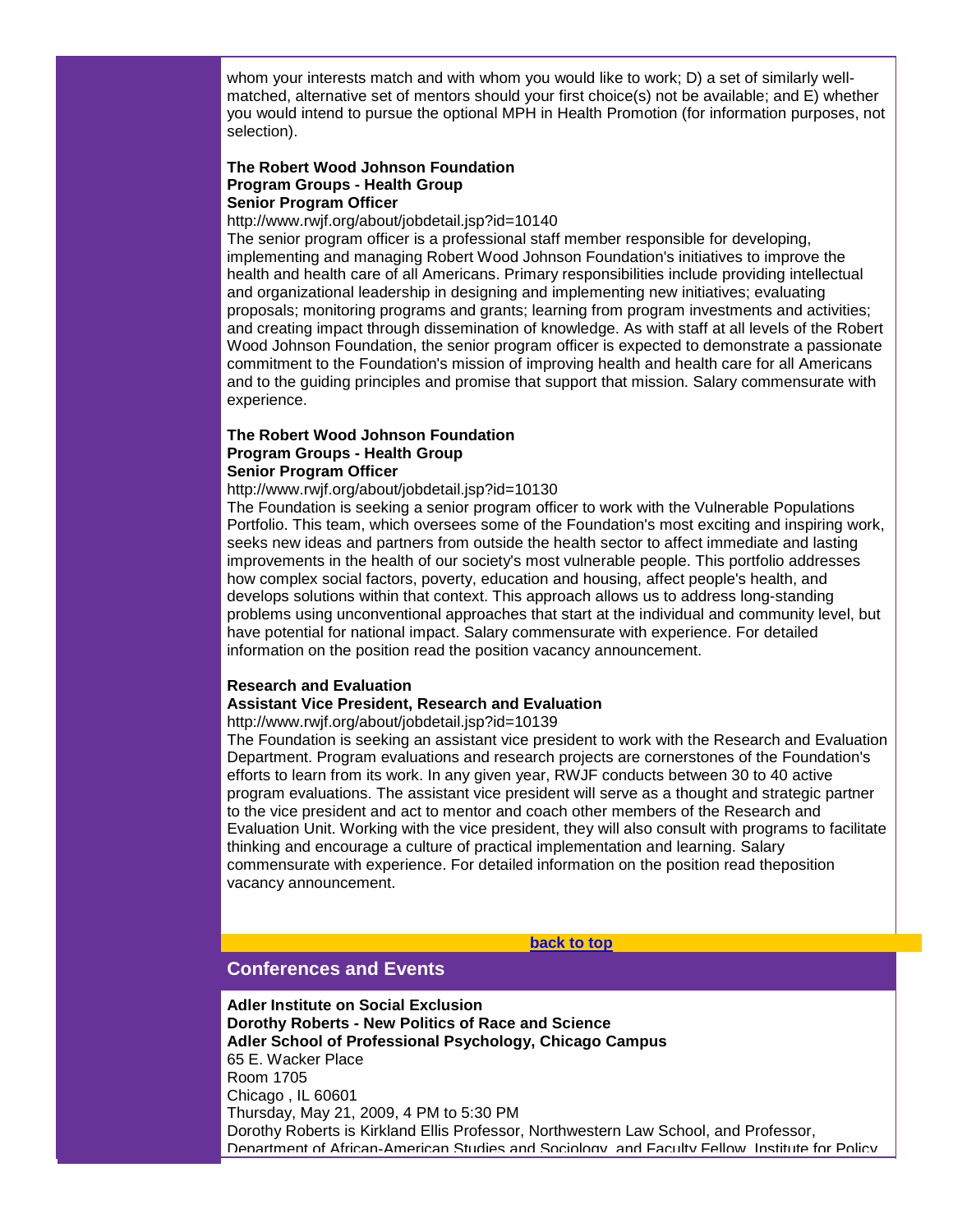Research, at Northwestern University. This presentation focuses on the uses of race as a category in science, law, and social policy. It demonstrates how different political approaches to racial equality influence scientific debates on medicine, biotechnology, and bioethics. Most significantly, perhaps, this lecture helps policy makers, students, academics, and members of the broader public to develop new understandings about the social implications of race in the postmodern world. Professor Roberts earned her B.A. from Yale University and her J.D. from the Harvard Law School. A prolific writer and social critic, she is the author of /Shattered Bonds: The Color of Child Welfare/ (Basic Books, 2002) and /Killing the Black Body: Race, Reproduction, and the Meaning of Liberty/ (Pantheon Books, 1997). She has also published more than fifty articles and essays in books, scholarly journals and popular periodicals. For more information about this event, contact TheInstitute@adler.edu, 312-469-7218.

#### **Latin American Cancer Research Coalition (LACRC) Summer Course: Social Marketing for Health in the Latino Community Georgetown University McDonough School of Business** May 18-22, 2009

Deadline: April 15, 2009

The Latin American Cancer Research Coalition (LACRC) is sponsoring the Social Marketing for Health in the Latino Community course, which will be offered by the Georgetown University McDonough School of Business. Professor Alan Andreasen, a leading social marketing practitioner and scholar, will teach the course from May 18 - May 22, 2009. This workshop will look at how social marketing concepts and tools can be used to influence target audiences as well as policymakers, delivery partners, the media and others potentially involved in significant social change. Workshop sessions will be taught in English and will involve lecture-discussions, case analyses, one-on-one advice and instruction, and group exercises. Participants will have many opportunities to bring up issues they grapple with in their work, thereby customizing the program to fit their needs. To apply: Download the Summer School Application Form from http://summerschool.georgetown.edu/applications.html and fax the completed application to (202) 784-4386 ATTN: Claire Selsky by April 15, 2009. If you will audit the course, please write prominently in Part II, near the course number and name, "AUDIT." \*\*If you are interested in receiving a scholarship for the course, please e-mail your application, resume, and a 500-word max essay discussing your interest in the course and how you plan to use this new information in your work, to Claire Selsky at cfs25@georgetown.edu by April 15, 2009. A limited number of scholarships are available (for audit only). Any questions may be directed to Claire Selsky at cfs25@georgetown.edu

For information about the Latin American Cancer Research Coalition (LACRC), please visit their Web site at http://crchd.cancer.gov/spn/lacrc-spcn-project.html.

# **Morehouse School of Medicine, Community Voices: Health Care for the Underserved The Second Annual Community Voices Freedom's Voice Conference April 30 - May 1, 2009**

# **The Soledad O'Brien Freedom's Voice Awards Gala April 30, 2009**

Community Voices of Morehouse School of Medicine envisions the 2009 Community Voices Freedom's Voice Conference as a reconvening that will ensure that the momentum from last year's conference is carried forward. The second annual conference will focus on "Supporting Family Cohesion for the Currently and Formerly Incarcerated and Their Children," and will once again bring together many of the local, state, and national level experts and advocates working to reform failed policies and improve services and outcomes for all those impacted by the criminal justice system.

Location:

The Renaissance Waverly Hotel 2450 Galleria Parkway Atlanta, GA 30339 770-953-4500

www.renaissancewaverly.com Conference Registration Prices: \$50.00 Before April 7, 2009; \$75.00 After April 7, 2009; Students \$20.00

Hotel Accommodations:\$149 per night (Please reference Freedom's Voice Conference for special rate)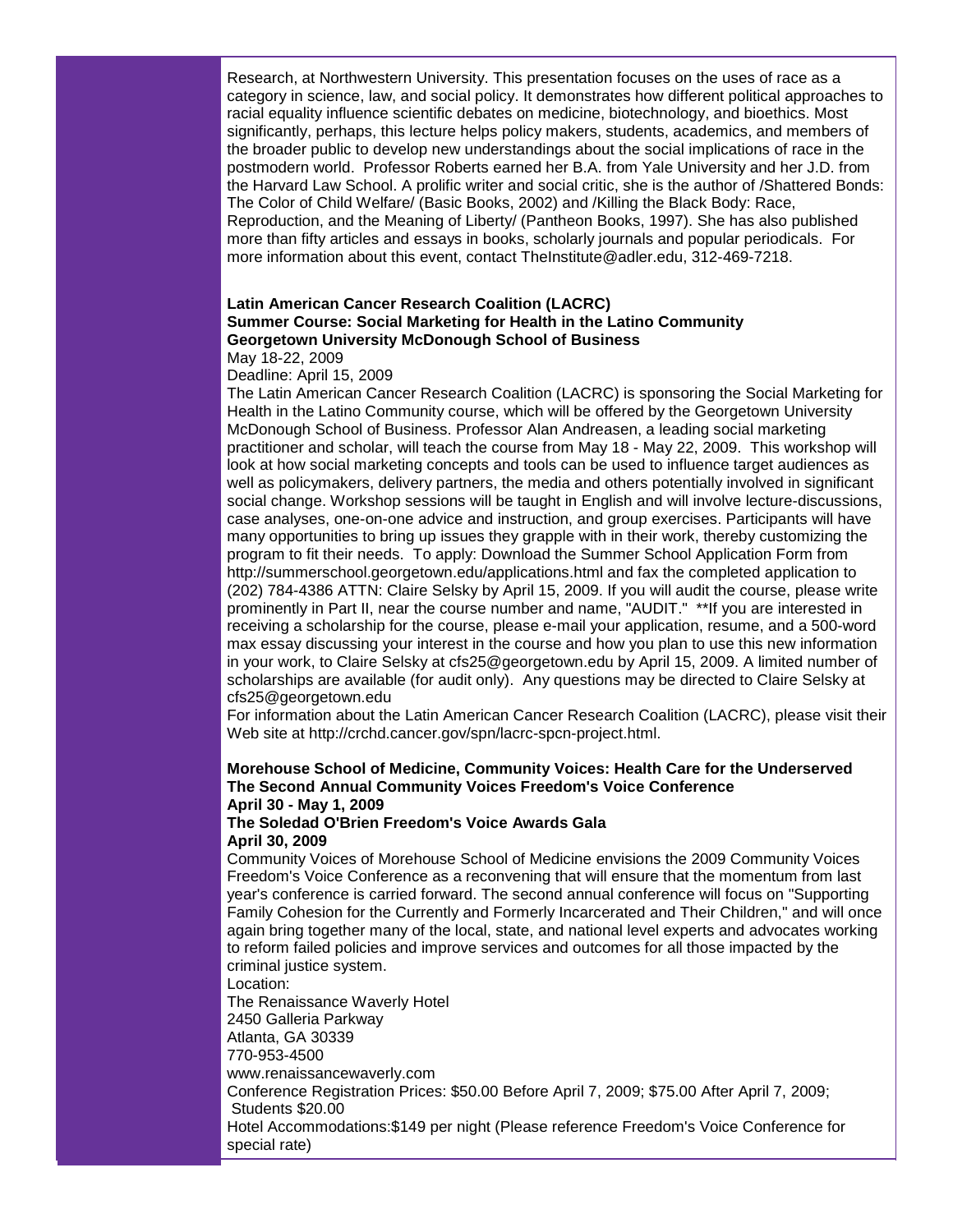#### **The Soledad O'Brien Freedom's Voice Awards Gala April 30, 2009**

The Soledad O'Brien Freedom's Voice Award was created to compliment those who practice the mission and efforts of Community Voices. Our goal is to give a voice for the underserved communities in the national debate on health care disparities in this country. Malaak Compton-Rock, 2009 Soledad O'Brien Freedom's Voice Award Recipient

Soledad O'Brien, Gala Chair

Jonathan Klein, Honorary Gala Co-Chair

Dr. John E. Maupin, Jr., President, Morehouse School of Medicine

Dr. Henrie M. Treadwell, Director, Community Voices of Morehouse School of Medicine Location:

The Foundry at Puritan Mill

916 Joseph E. Lowery Boulevard

Atlanta, Georgia 30318

When: Thursday, April 30, 2009 10:00 AM - Friday, May 1, 2009 5:00 PM Eastern Time Zone Planners: Community Voices

For full conference agenda: www.communityvoices.org/freedomsvoice/agenda.html To register and for further information about the conference and gala: www.communityvoices.org/freedomsvoice.

# **The Robert Wood Johnson Foundation New Connections Third Annual Symposium Princeton, NJ**

June 24-26, 2009

Deadline: April 24, 2009 (3:00 p.m.)

The Robert Wood Johnson Foundation's New Connections program is excited to announce its third Annual Symposium which will be held at the RWJF in Princeton, New Jersey from June 24- 26, 2009. The Symposium aims to increase the visibility and enhance the skill sets of New Connections grantees and potential applicants. Applicants to New Connections are early to mid career researchers from underrepresented communities. The three day Symposium promises to be an exciting career development opportunity. Highlights from the meeting include several high quality methodological sessions, panel on RWJF research priorities, and programs, a NIH proposal review workshop, and grantee presentations. The Symposium will serve as a forum for over 100 junior researchers to network and share research ideas and hear from senior researchers and mentors. Additionally, an evening reception on Thursday will include "Speed Mentoring" where selected participants will be able to receive advice from top research experts in their fields. Participation in the Symposium is by invitation only with priority given to those not having the opportunity to participate in prior New Connection events. Persons completing an application and who have been accepted to attend the Symposium will receive a letter of confirmation. Those selected to attend will be eligible for a travel stipend to cover selected expenses related to attending the meeting. Are you interested in attending? For more information about the Symposium, meeting reimbursement, and application process (click here). Applications are due no later than 3:00 p.m., Friday, April 24, 2009. Applicants will be accepted on a rolling basis. Space is limited so apply now! If you have any questions visit http://www.rwjf-newconnections.org or contact Sharon Norris at (734)697-8368.

# **SOPHE's 2009 Midyear Scientific Conference**

**ALL THAT JAZZ - Harmonizing Health Education Practice & Research to Advance Health Equity New Orleans, LA May 6-9, 2009 Pre-registration Deadline: 4/13/2009 Hotel Reservation Cut-off: 4/15/2009** With the sights and sounds of the historic French Quarters as the backdrop for the SOPHE

2009 Midyear Scientific Conference - "All That Jazz: Harmonizing Health Education Practice and Research to Advance Health Equity", has all the right ingredients to cook up a great Cajun experience. Featured on the conference agenda is a blend of pre-conference workshops; skillbuilding workshops, stimulating oral presentations, plenary sessions, exhibits, Silent Auction, poster sessions, lunch networking sessions, and offsite events including Michauls and the New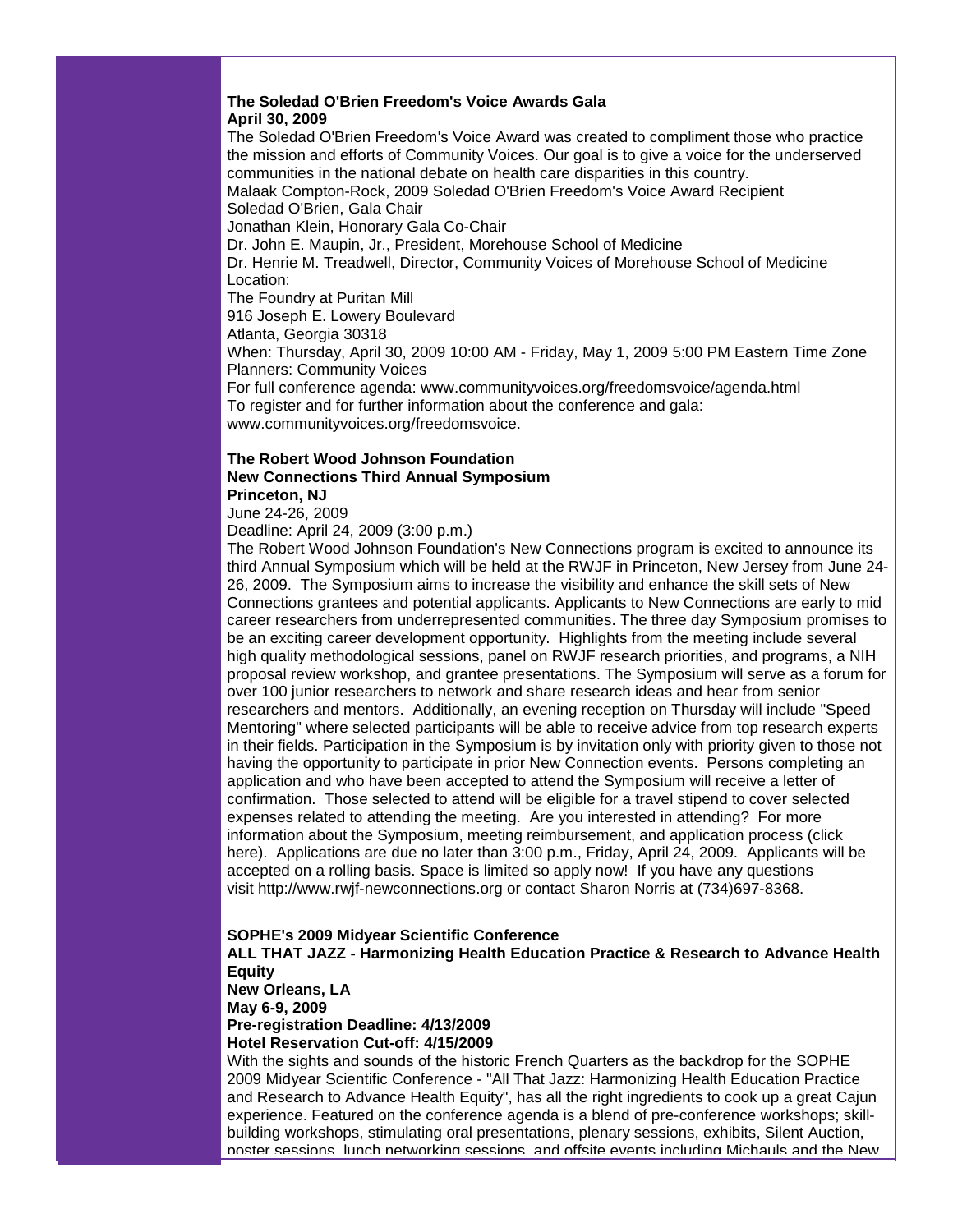Orleans School of Cooking. Each of these activities is sure to appeal to the appetites of those desiring a stimulating educational experience. Conference Plenary Faculty include:

- \* Sandra Balderrama, MPA, Cancer Prevention and Research Institute of Texas
- \* Norman Francis, PhD, JD, Xavier University of Louisiana
- \* Vincent Francisco, PhD, University of North Carolina at Greensboro
- \* Howard Frumkin, MD, DrPH, MPH, National Center for Environmental Health, ATSDR
- \* Wayne Giles, MD, MS, Division of Adult and Community Health, CDC, NCCDPHP
- \* Derek Griffith, PhD University of Michigan, School of Public Health
- \* Kathleen Kennedy, PharmD, Center for Minority Health and Health Disparities Research and Education, Xavier University of Louisiana
- \* Keith Liederman, PhD, Kingsley House
- \* Scott Lietz, MPA, Minnesota State Department of Health

\* William Livingood, PhD, Institute for Health Policy and Evaluation Research, Duval County Health Department

- \* Joyce Morris, PhD, Oklahoma State Department of Health
- \* Deborah Olster, PhD, Office of Behavioral and Social Sciences Research, NIH
- \* Tom Pittman, Community Foundation of Northwest Mississippi
- \* Susan Saegert, PhD, Peabody College, Vanderbilt University
- \* Kenneth Thorpe, PhD, Rollins School of Public Health, Emory University
- \* Matthew Valliere, MPA, Louisiana Department of Health and Hospitals
- \* Lynn Woodhouse, EdD, MPH, MEd, CHES, Georgia Southern University

SOPHE looks forward to seeing you at the 2009 Midyear Scientific Conference, May 6-9 at the Sheraton Hotel. We know you'll agree that this conference is the best choice for professional development. To view the preliminary program please visit:

http://www.sophe.org/upload/SOPHE0209\_MidYearC.ProgramforWEB\_695819923\_219200916 1912.pdf. To register online, please visit: http://www.sophe.org/mtg\_list.asp. Hotel Lodging: A block of sleeping rooms has been reserved for conference participants at the Sheraton New Orleans Hotel, 500 Canal St., New Orleans, LA 70130. The reservation cut-off is April 15, 2009! To make reservations, call the hotel at (504) 525-2500 or 888-627-7033 or book online: http://www.starwoodmeeting.com/Book/sophe. Identify yourself with the SOPHE Midyear Conference to obtain the group rate of \$175.00 single/double, plus tax. Volunteer and Earn a \$50.00 Rebate. Conference attendees who volunteer at least 5 hours of onsite assistance can earn a \$50.00 rebate off their registration. Volunteer opportunities include assisting with the CHES desk, posters, Conference Bag stuffing, exhibits, wellness challenge activities, Silent Auction, and room monitors. If this opportunity interests you, contact: Rachael Dombrowski at rdombrowski@sophe.org.

# **SAVE THE DATE: An Invitation to Innovation, SOPHE 60th Annual Meeting Sheraton Hotel**

# **Philadelphia, PA**

# **November 5 -7, 2009**

School of Public Health, University of Bielefeld, and Hertie School of Governance, Berlin Reducing Health Inequalities: What Do We Really Know About Successful Strategies? May 8-9, 2009

Website: http://www.hertie-school.org/binaries/addon/1085\_rhi.pdf <http://www.hertieschool.org/binaries/addon/1085\_rhi.pdf

"....socioeconomic status which enhance inequalities in health outcomes are a growing problem. The result is a loss of educational and economic competences in large parts of the population which reduces the economic prosperity of the whole country. Therefore, tackling health inequalities and implementing health equity strategies are the main objectives of public health policy in welfare states around the globe. The conference will focus on the comparative analysis of public health strategies in different states. The leading questions are:

- What do we know about the interaction of welfare regimes and health outcomes?
- Do regime types influence the results of health equity strategies?
- Do they have consequences for the overall burden of disease?
- Which strategy is appropriate in order to reduce health inequalities?

- How can the particularly heavy burden of disease faced by families, children, adolescents, the elderly, the migrant population,

and other vulnerable parts of the population in low economic and educational status be reduced?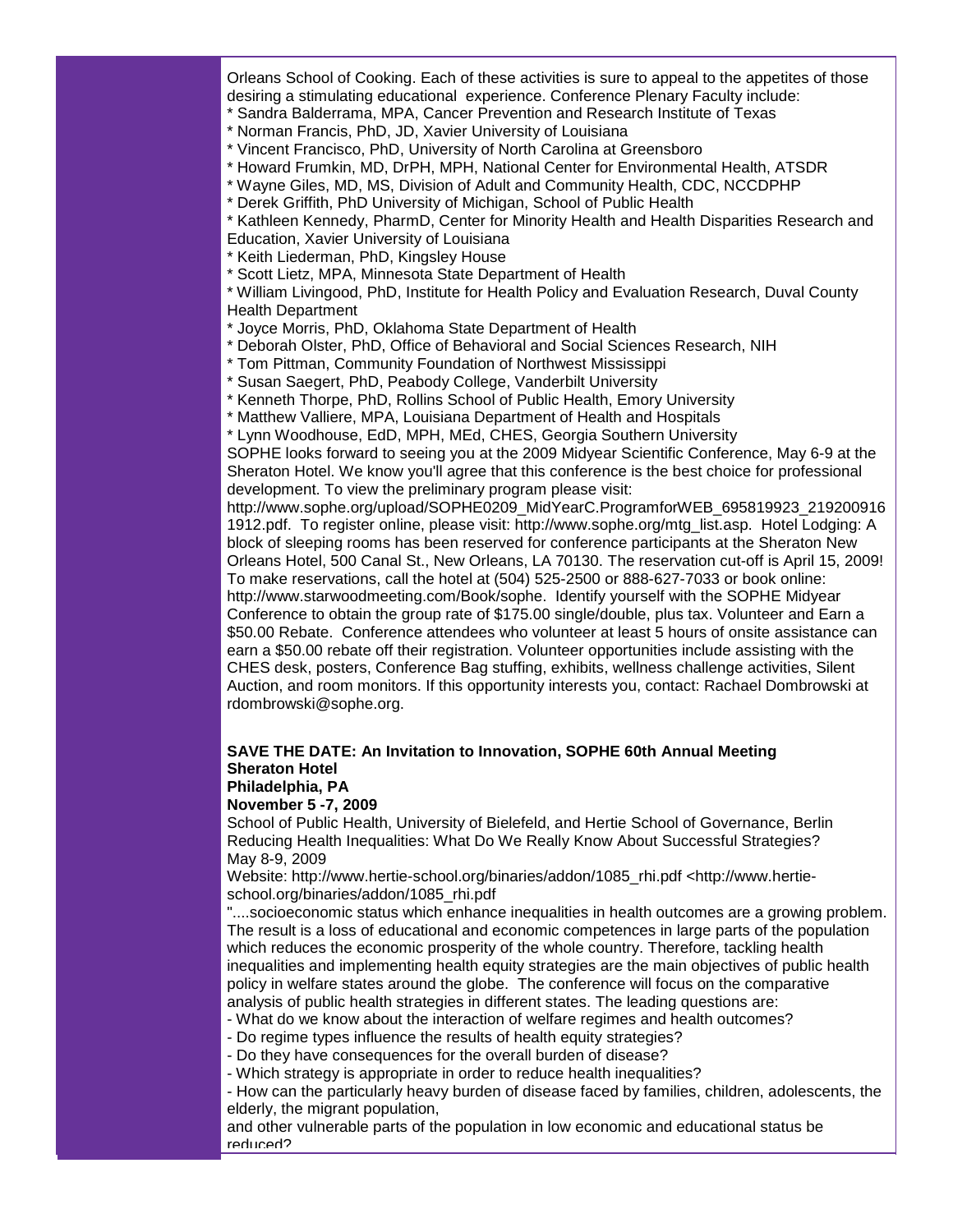- What do we really know about successful strategies? PROGRAM Friday, 8 May 09.30 h Opening Michael Zürn, Dean of the Hertie School of Governance Bertram Häussler, Director of IGES Institute Frank Lehmann, Bundeszentrale für gesundheitliche Aufklärung 10.00 h Plenary Session Welfare States and Their Public Health Strategies Klaus Hurrelmann: Why should we tackle health inequalities? Espen Dahl: Health inequalities related to types of welfare states Richard Brown: Health inequalities and public health in the USA Seppo Koskinen: Health inequalities and public health in Finland 14.00 h Workshops Workshop I: Public Health Strategies for Families of Low Socioeconomic Status Petra Kolip: Public health strategies for families Alexandra Sann: Early prevention: Health care and welfare services Maya Mulle: Public health strategies for women in Switzerland Muhamad Zakria Zakar: Public health strategies for families in Pakistan Workshop II: Health Inequalities Among Children and Adolescents Matthias Richter: Health inequalities among children and adolescents Alessio Zambon: Welfare regimes and health inequalities in adolescence Patrick West: Equalisation of health in youth Laura Kestilä: Life-course determinants of health, health behaviour, and health inequalities in adulthood Leena Koivusilta: Critical periods in the development of educational careers: implications for health inequality Workshop III: Public Health Strategies for Vulnerable Groups of the Population Ullrich Bauer: Public health strategies for vulnerable groups Orna Baron-Epel: Inequalities in health in vulnerable populations in Israel Nico Dragano: Occupational health of elder workers in Europe Angie Hart: Resilient therapy: Parent-professional communities Andreas Mielck: Tackling health care disparities 18.00 h Keynote Lecture Ilona Kickbusch: The growing burden of disease: Reaching out for a global health diplomacy Saturday, 9 May 09.30 h Plenary Session Welfare States and Health Equity Strategies Clare Bambra: Welfare states and health equity policies Bertram Häussler: Reducing inequalities in supply with health care services 11.00 h Keynote Lecture Martin McKee: Reducing health inequalities - What do we really know about successful strategies? 12.00 h Discussion Starting with invited statements by the plenary speakers Clare Bambra, Richard Brown, Espen Dahl, Bertram Häussler, Ilona Kickbusch, Seppo Koskinen 13.00 h End of the Conference Registration: Please send an email with your name, your address, and your professional affiliation to Prof. Klaus Hurrelmann: hurrelmann@hertie-school.org. **University of North Texas Health Science Center, Fourth Annual Texas Conference on Health Disparities Targeting Health Disparities through Prevention May 28-29, 2009**

You are invited to attend the Fourth Annual Texas Conference on Health Disparities to be held May 28th and 29th at the University of North Texas Health Science Center, Fort Worth, Texas. The theme of the conference this year is Targeting Health Disparities through Prevention. The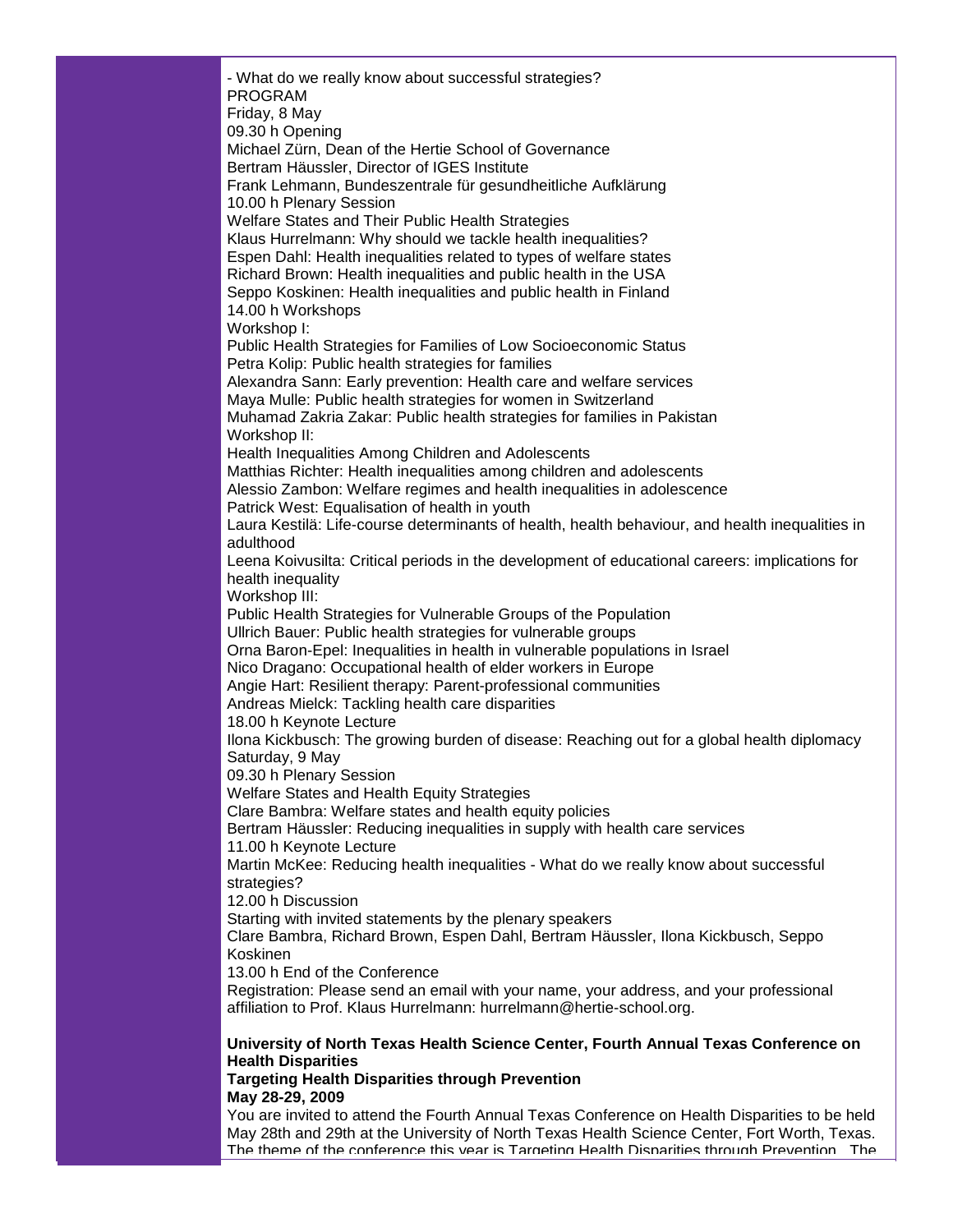Texas Center for Health Disparities at the University of North Texas Health Science Center is committed to prevent, reduce and eliminate health disparities in our communities through research, education and community relations. This conference will feature nationally recognized speakers and interactive debates highlighting the striking disparities in health status between the racial and ethnic minorities and the general population in Texas and the nation. The conference will also highlight the ongoing research programs and efforts (including community engagement programs) that are aimed to understand the underlying causes of such disparities and devising innovative strategies to ultimately eliminate them. Of specific focus will be Prevention Strategies in Medicine and Community with emphasis on Policy solutions and Community Based solutions. Educational and interactive presentations, panel discussions and questions/ answer sessions will identify the challenges and bring conference attendees closer to developing a prospectus for the future. One of the sessions of the conference on May 28th will be the Poster Presentation. This session will provide an opportunity for participants to share their research efforts with the health disparity community and the public. It also promotes the possibility of joint research projects and increases the community's awareness of the outstanding quality and range of research conducted in the area of Health Disparity. Abstract submission deadline is April 17, 2009. Submission must be done online.

Texas Conference on Health Disparities Objectives is to: · Increase awareness and understanding of disparities in health · Showcase best practice models in research and outreach that are targeting health disparities through prevention strategies:

· Highlight prevention strategies in medicine and community with emphasis on policy solutions and community based solutions

· Communicate the significance of exercise as a critical preventive strategy

· Establish a framework for ongoing dialogue and creation of partnerships to address disparities in health in all affected communities

www.hsc.unt.edu/HealthDisparities

TRAVEL: Participants are responsible for making their own transportation/travel arrangements to this meeting through their own travel agencies. For a list of hotels that have rooms blocked for the conference, please visit our website.

**REGISTRATION AND CONFERENCE INFORMATION**:For more information and to register, please visit the Texas Conference on Health Disparities website:

http://www.hsc.unt.edu/HealthDisparities/conference.html. If you have a question related to the programmatic aspects of the Conference please forward your inquiry to msmith@hsc.unt.edu. If you have a question about logistics (including registration, cancellations, transportation, special food requirements, or accommodations), please forward your inquiry to TCHD@hsc.unt.edu. For questions regarding the abstract submission and review process, please contact hajones@hsc.unt.edu.

#### **[back to top](#page-0-2)**

# <span id="page-23-0"></span>**Resources**

# **Publications**

## **Applied Research Center and Center for the Study of Social Policy Check the Color Line: 2009 Income Report**

The Applied Research Center and the Center for the Study of Social Policy published a new study, Check the Color Line: 2009 Income Report. The report presents alarming data on racial and ethnic income disparities at both the national and state levels, and proposes policy solutions to promote equality of opportunity. Among its many policy solutions, the report suggests that state policy makers should expand the availability of childcare by expanding eligibility levels for subsidies, and reducing copayments for minority parents. To view this study, http://www.racewire.org/archives/2009/02/report\_racial\_income\_gap\_chron.html.

#### **Archives of Internal Medicine**

### **Separate and Unequal: Clinics Where Minority and Nonminority Patients Receive Primary Care**

The Archives of Internal Medicinereleased a new study, Separate and Unequal, which examines the influence of physician workplace conditions on health care disparities. Researchers found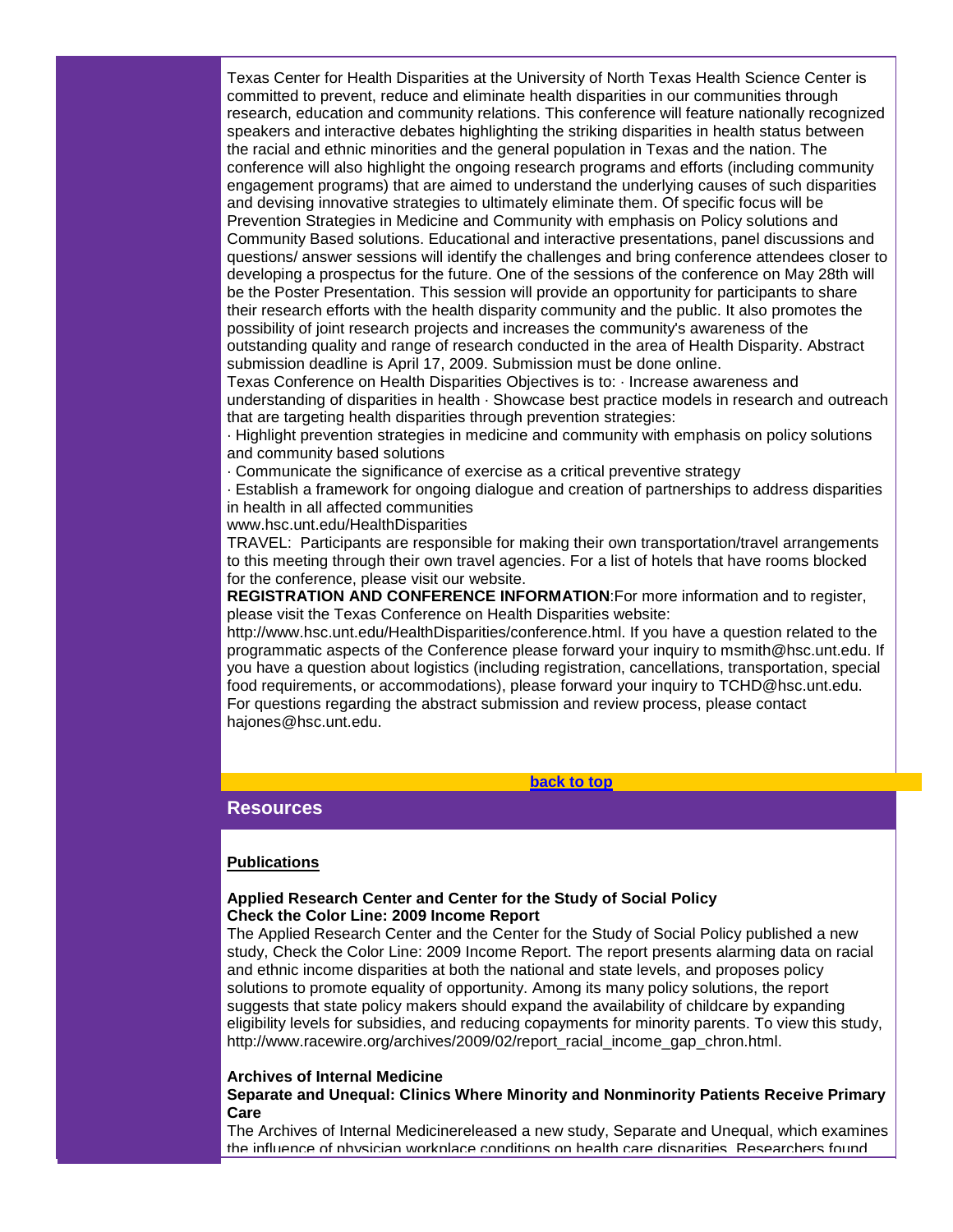that because of differences in quality of care (e.g., less access to medical supplies and more chaotic work environments in clinics where minorities make up at least 30 percent of the patient population), minority patients have worse outcomes from numerous diseases and conditions, such as depression and substance abuse problems. To view an abstract of the study, http://archinte.ama-assn.org/cgi/content/short/169/3/243.

#### **Department of Health and Human Services**

**Americans Speak on Health Reform: Report on Health Care Community Discussions** The Department of Health and Human Services (HHS) has issued a report, Americans Speak on Health Reform: Report on Health Care Community Discussions, which summarizes comments from Americans who hosted and participated in Health Care Community discussions across the country as well as highlights the need for immediate action to reform health care. The report is available on a new Web site dedicated to health reform at http://www.healthreform.gov. The Web site will allow Americans to view the White House Health Forum, share their thoughts about health reform with the Obama Administration and sign a statement in support of President Obama's commitment to enacting comprehensive health reform this year.

#### **Enabling Environmental Justice: Assessment of Participatory Tools**

Background Report Prepared for: Environmental Department, United Nations Institute for Training and Research

Manjula Amerasinghe, Leanne Farrell, SheeShee Jin, Nah-yoon Shin, Kristen Stelljes Department of Urban Studies and Planning - Massachusetts Institute of Technology MIT - 2008 Executive Summary [78p.] at: http://web.mit.edu/jcarmin/www/carmin/EnablingEJ.pdf ".....A growing body of literature points to the importance of public participation in enabling procedural justice in public decision making. Procedural justice, in turn, is a prerequisite for distributive justice, which in environmental decision-making contexts, is the underlying tenet of environmental justice. Without the meaningful inclusion of those who will be impacted by the outcomes of environmental decision-making, fair distribution of environmental benefits and harms is unlikely to result. This report sets out to test the extent to which various participatory tools have the potential to enable procedural justice in the environmental arena. The report synthesizes the findings of 59 case studies applying seven different participatory tools to environmental decision-making contexts in developed and developing countries.

#### **Health Policy Institute, Joint Center for Political and Economic Studies (2 issue briefs)**

Trends in Child Health 1997-2006: Assessing Black-White Disparities and Trends in Child Health, 1997-2006: Assessing Hispanic-White Disparities,

The Health Policy Institute at the Joint Center for Political and Economic Studies released a series of issue briefs about health disparities among African American, Hispanic, and white children over the 1997-2006 time period. The first two briefs, Trends in Child Health 1997-2006: Assessing Black-White Disparities and Trends in Child Health, 1997-2006: Assessing Hispanic-White Disparities, examine factors that influence health and quality of life, such as low birth weight, unmet dental needs, and an ADHD/ADD diagnosis.

#### **Kaiser Family Foundation**

Key Health and Health Care Indicators by Race/Ethnicity and State

http://www.kff.org/minorityhealth/upload/7633\_02.pdf

The Kaiser Family Foundation today issued an updated fact sheet showing variations across states and racial and ethnic groups for six key health and health care indicators. The fact sheet provides a quick glance at disparities in rates of infant mortality and diabetes-related mortality and AIDS cases in all 50 states and the District of Columbia. It also provides similar breakdowns showing the percentage of each group in each state that is uninsured, enrolled in Medicaid, and living in poverty. Key Health and Health Care Indicators by Race/Ethnicity is drawn from the more than 30 state-specific indicators related to race and ethnicity available on Kaiser's statehealthfacts.org. The fact sheet is available online.

**Mental health, resilience and inequalities**

World Health Organization report by Lynne Friedli httn<sup>.</sup>//www.euro.who.int/document/e92227.ndf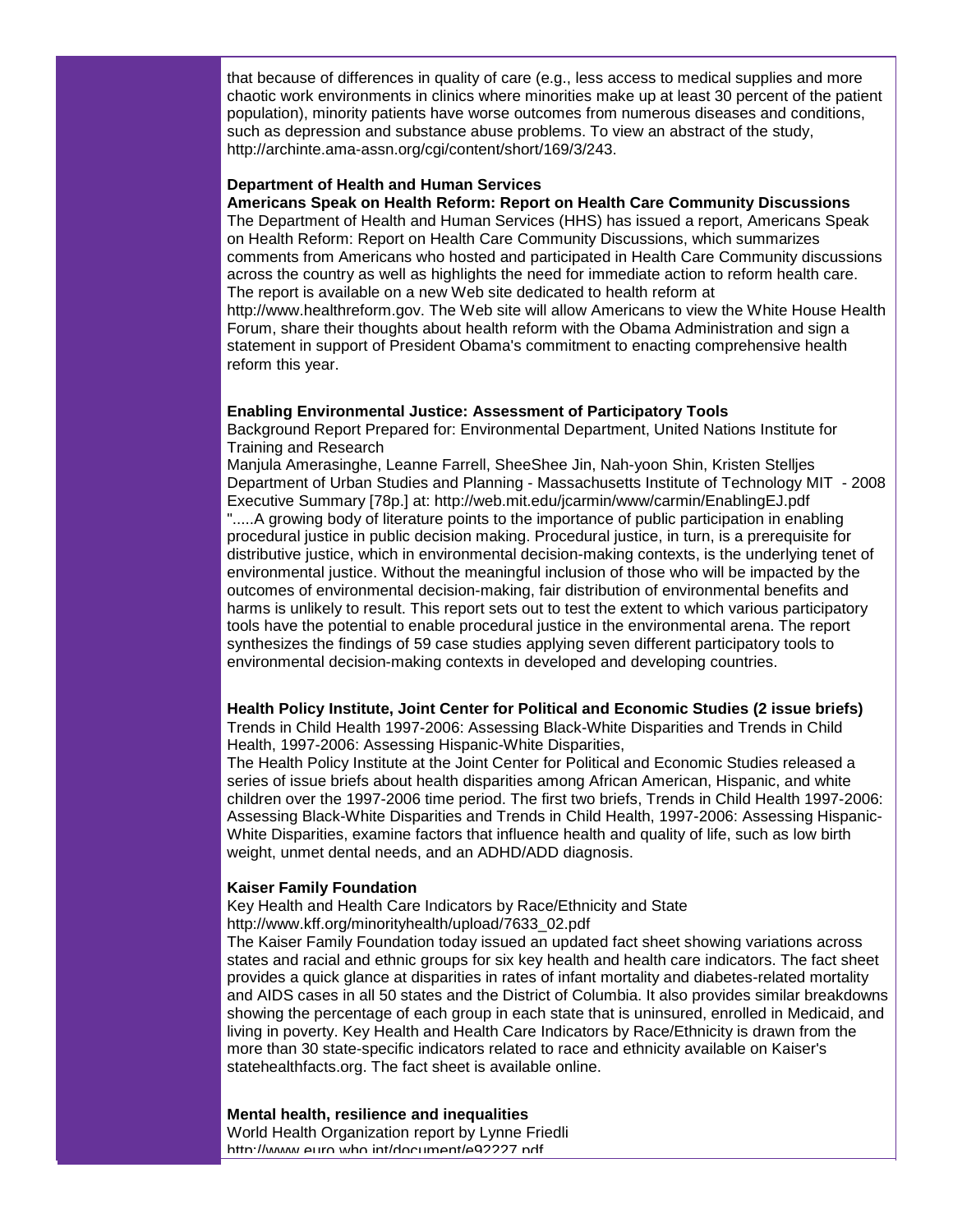This report describes the psychosocial domain of inequality from the mental health perspective.

## **Pew Hispanic Center**

Chronicling Latinos' diverse experience in a changing America

This report looks at demographics, education, employment, economic behaviors of Latinos in the United States.

http://www.hacu.net/images/hacu/conf/2009CapForum/2009\_LegAgenda030609.pdf. www.pewhispanic.org

# **Social Epidemiology: Social Determinants of Health in the United States: Are We Losing Ground?**

Lisa F. Berkman. Annual Review of Public Health. Vol. 30 (Volume publication date April 2009) Review in Advance first posted online on January 19, 2009. (Minor changes may still occur before final publication online and in print.)

The United States ranks in the lower tiers of OECD countries in life expectancy, and recent studies indicate that socioeconomic inequalities in health have been widening in the past decades. Over this period, many rigorous longitudinal studies have identified important social, behavioral, and environmental conditions that might reduce health disparities if we could design effective interventions and make specific policy changes to modify them. Often, however, neither our policy changes nor our interventions are as effective as we hoped they would be on the basis of findings from observational studies. Reviewed here are issues related to causal inference and potential explanations for the discrepancy between observational and experimental studies. We conclude that more attention needs to be devoted to (a) identifying the correct etiologic period within a life-course perspective and (b) understanding the dynamic interplay between interventions and the social, economic, and environmental contexts in which interventions are delivered. Expected final online publication date for the Annual Review of Public Health Volume 30 is March 17, 2009. Please see

http://www.annualreviews.org/catalog/pubdates.%20aspx>http://www.annualreviews.org/catalog /pubdates.aspx for revised estimates. Key Words: population health, social networks, inequality, randomized

controlled trials, life course.

http://arjournals.annualreviews.org/doi/abs/10.1146/annurev.publhealth.031308.100310.

# **Web site**

Community Based Research Canada and Global Alliance for Community Engaged Research Web site

www.communityresearchcanada.ca

The new website for Community Based Research Canada and the Global Alliance for Community Engaged Research is now live at www.communityresearchcanada.ca.

# **Others**

University of North Carolina at Chapel Hill School of Public Health Minority Student Caucus Conference Archived

University of North Carolina at Chapel Hill School of Public Health Minority Student Caucus recently hosted its annual conference, Our World, Our Community: Building Bridges for Health Equality. The conference featured workshops, ranging from men's health disparities to the impact of racism on health. To view conference highlights, including webcasts and presentations, http://www.minority.unc.edu/resources/webcasts/#wallace.

#### **[back to top](#page-0-2)**

To **SUBSCRIBE/UNSUBSCRIBE** to Kellogg Connection, please e-mai[l scholars@cfah.org](mailto:scholars@cfah.org) stating the e-mail address you would like added/removed. To contribute information, resources or announcements to Kellogg Connection, e-mai[l kconnection@cfah.org.](mailto:kconnection@cfah.org)

The Kellogg Connection is a monthly electronic newsletter that acts to connect W.K. Kellogg programs: Kellogg Health Scholars, Scholars in Health Disparities, Community Health Scholars, Kellogg Fellows in Health Policy Research and H. Jack Geiger Congressional